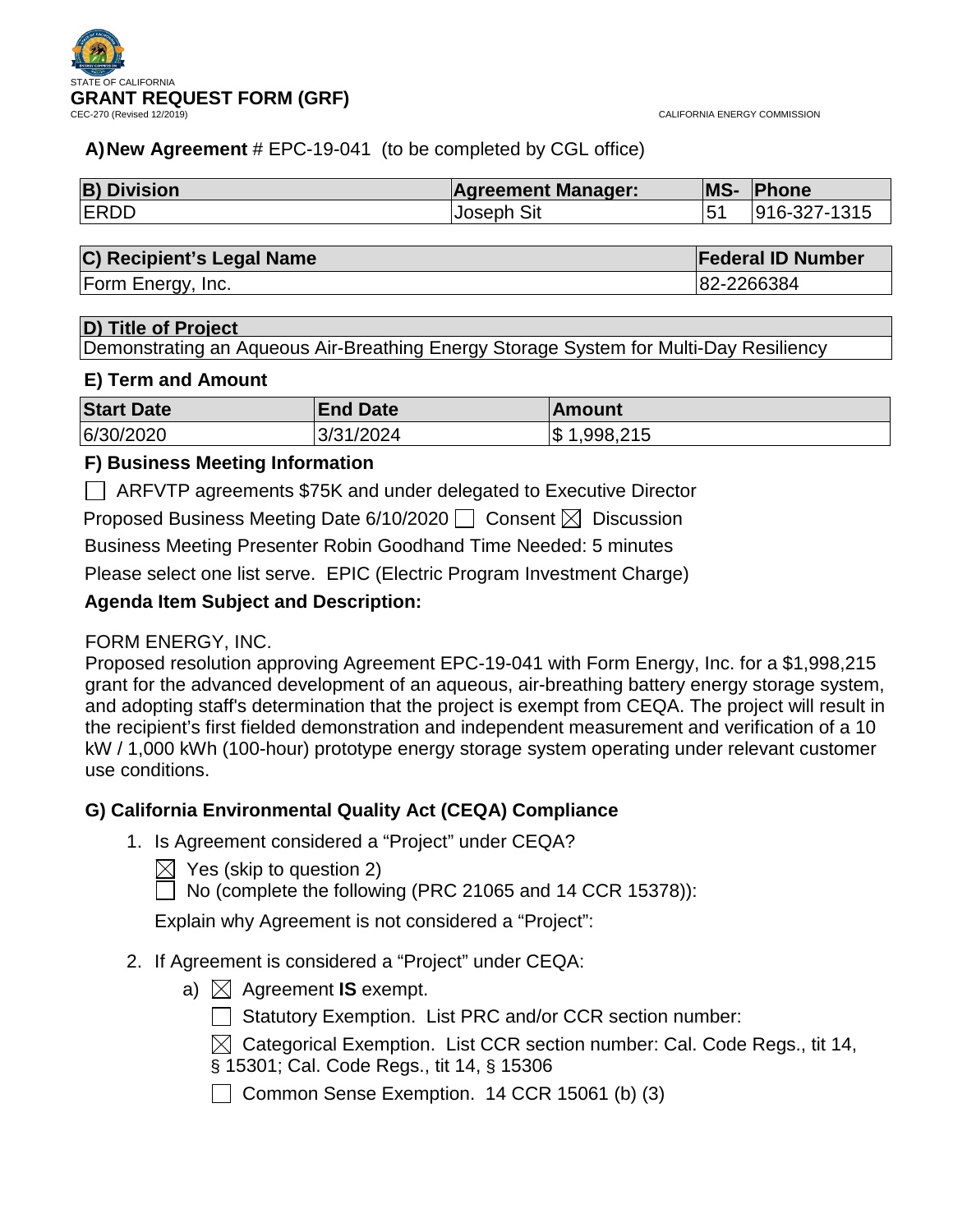

CALIFORNIA ENERGY COMMISSION

Explain reason why Agreement is exempt under the above section:

The project involves design, further development, manufacturing, and testing of an aqueous, air-breathing, battery energy storage system. The development and manufacturing will take place at an existing laboratory operated by Form Energy. The pilot-testing will be performed at existing laboratories at the University of California, Irvine Campus. The project consists of the operation of these existing public or private facilities, involving negligible or no expansion of existing or former use. Therefore, this project is exempt under California Code of Regulations, title 14, section 15301, Existing Facilities. In addition, the project involves data collection and research, which would not result in a serious or major disturbance to an environmental resource. Therefore, this project is exempt under California Code of Regulations, title 14, section 15306, Information Collection. The Regents of the University of California on behalf of the Irvine Campus (UC Irvine) is the Lead Agency under CEQA for the pilot test site. UC Irvine prepared a Notice of Exemption for its portion of the project on May 19, 2020, on the basis of the same two CEQA exemptions cited above.

b) Agreement **IS NOT** exempt. (consult with the legal office to determine next steps)

Check all that apply

- | | Initial Study
- □ Negative Declaration
- $\Box$  Mitigated Negative Declaration
- Environmental Impact Report
- Statement of Overriding Considerations

## **H) List all subcontractors (major and minor) and equipment vendors:** (attach additional sheets as necessary)

| <b>Legal Company Name:</b>                                 | <b>Budget</b>                  |
|------------------------------------------------------------|--------------------------------|
| Electric Power Research Institute, Inc.                    | $\frac{1}{2}$ \$70,000         |
| The Regents of the University of California, Irvine Campus | $\frac{1}{2}$ \$ 305,899       |
| <b>MGA Research Corporation (vendor)</b>                   | $\vert$ \$ 30,000 (match only) |

## **I) List all key partners: (attach additional sheets as necessary)**

| Legal Company Name:                |
|------------------------------------|
| Peninsula Clean Energy             |
| Southern California Edison Company |

## **J) Budget Information**

| <b>Funding Source</b> | <b>Funding Year of</b><br>Appropriation | <b>Budget List</b><br><b>Number</b> | <b>Amount</b>    |
|-----------------------|-----------------------------------------|-------------------------------------|------------------|
| <b>EPIC</b>           | $18 - 19$                               | 301.001F                            | 1,998,215<br>1\$ |
|                       |                                         |                                     |                  |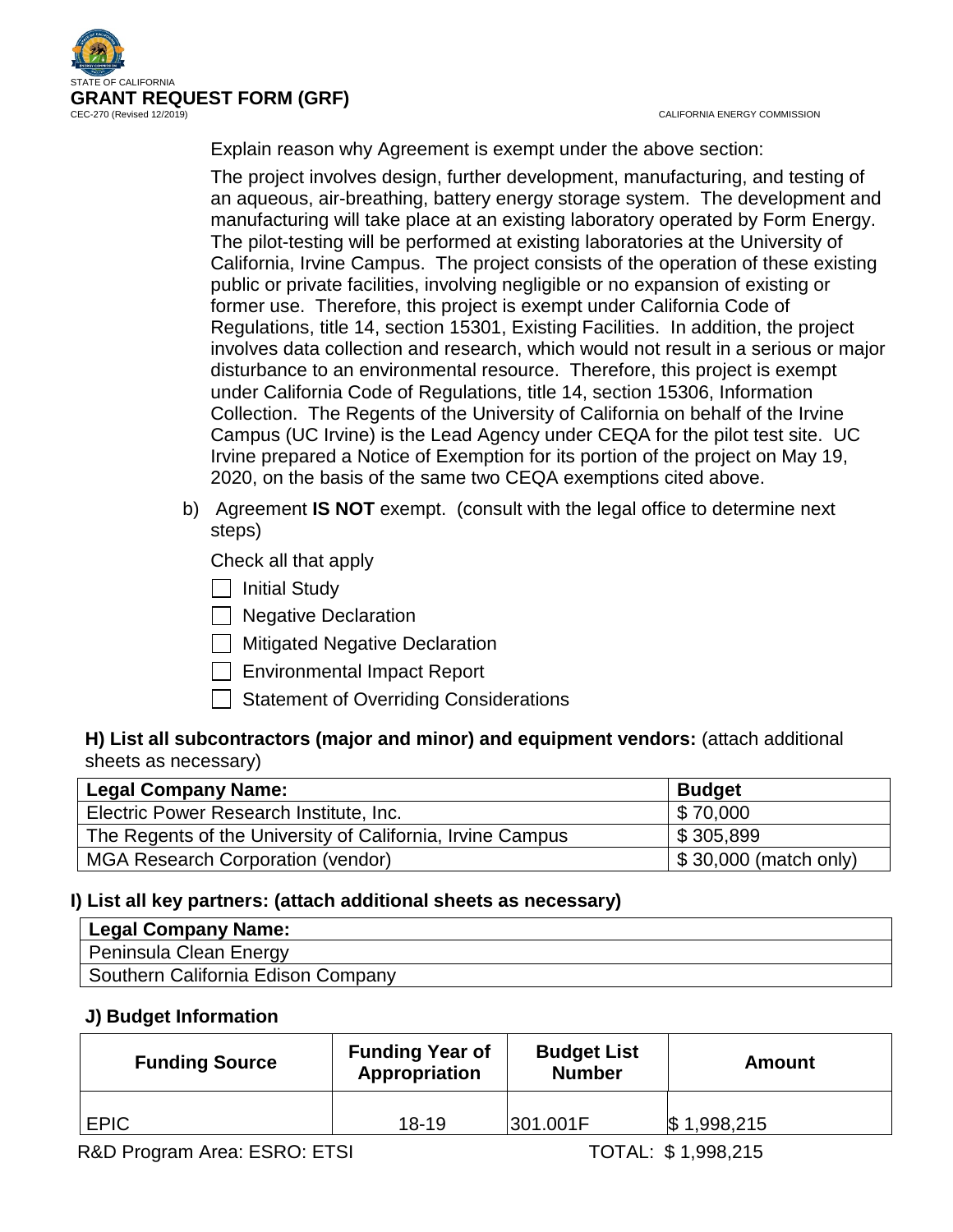

Explanation for "Other" selection

Reimbursement Contract #: Federal Agreement #:

## **K) Recipient's Contact Information**

## **1. Recipient's Administrator/Officer**

Name: Rachel Smedley Address: 444 Somerville Ave City, State, Zip: Somerville, MA 02143-3260 Phone: 914-255-6718 E-Mail: rsmedley@formenergy.com

## **2. Recipient's Project Manager**

Name: Rachel Smedley Address: 444 Somerville Ave City, State, Zip: Somerville, MA 02143-3260 Phone: 914-255-6718 E-Mail: rsmedley@formenergy.com

## **L) Selection Process Used**

- $\boxtimes$  Competitive Solicitation Solicitation #: GFO-19-305
- $\Box$  First Come First Served Solicitation Solicitation #:

## **M) The following items should be attached to this GRF**

- 1. Exhibit A, Scope of Work  $\boxtimes$  Attached
- 2. Exhibit B, Budget Detail  $\boxtimes$  Attached
- 3. CEC 105, Questionnaire for Identifying Conflicts  $\boxtimes$  Attached
- 4. Recipient Resolution  $\boxtimes$  N/A  $\Box$  Attached
- 5. CEQA Documentation  $\Box$  N/A  $\boxtimes$  Attached
- 
- 
- 
- 
- 
- 

**\_\_\_\_\_\_\_\_\_\_\_\_\_\_\_\_\_\_\_\_\_\_\_\_\_\_\_ \_\_\_\_\_\_\_\_\_\_\_\_\_\_ Agreement Manager Date**

**\_\_\_\_\_\_\_\_\_\_\_\_\_\_\_\_\_\_\_\_\_\_\_\_\_\_\_ \_\_\_\_\_\_\_\_\_\_\_\_\_\_ Office Manager Date** 

**\_\_\_\_\_\_\_\_\_\_\_\_\_\_\_\_\_\_\_\_\_\_\_\_\_\_\_ \_\_\_\_\_\_\_\_\_\_\_\_\_\_ Deputy Director Date** 

CALIFORNIA ENERGY COMMISSION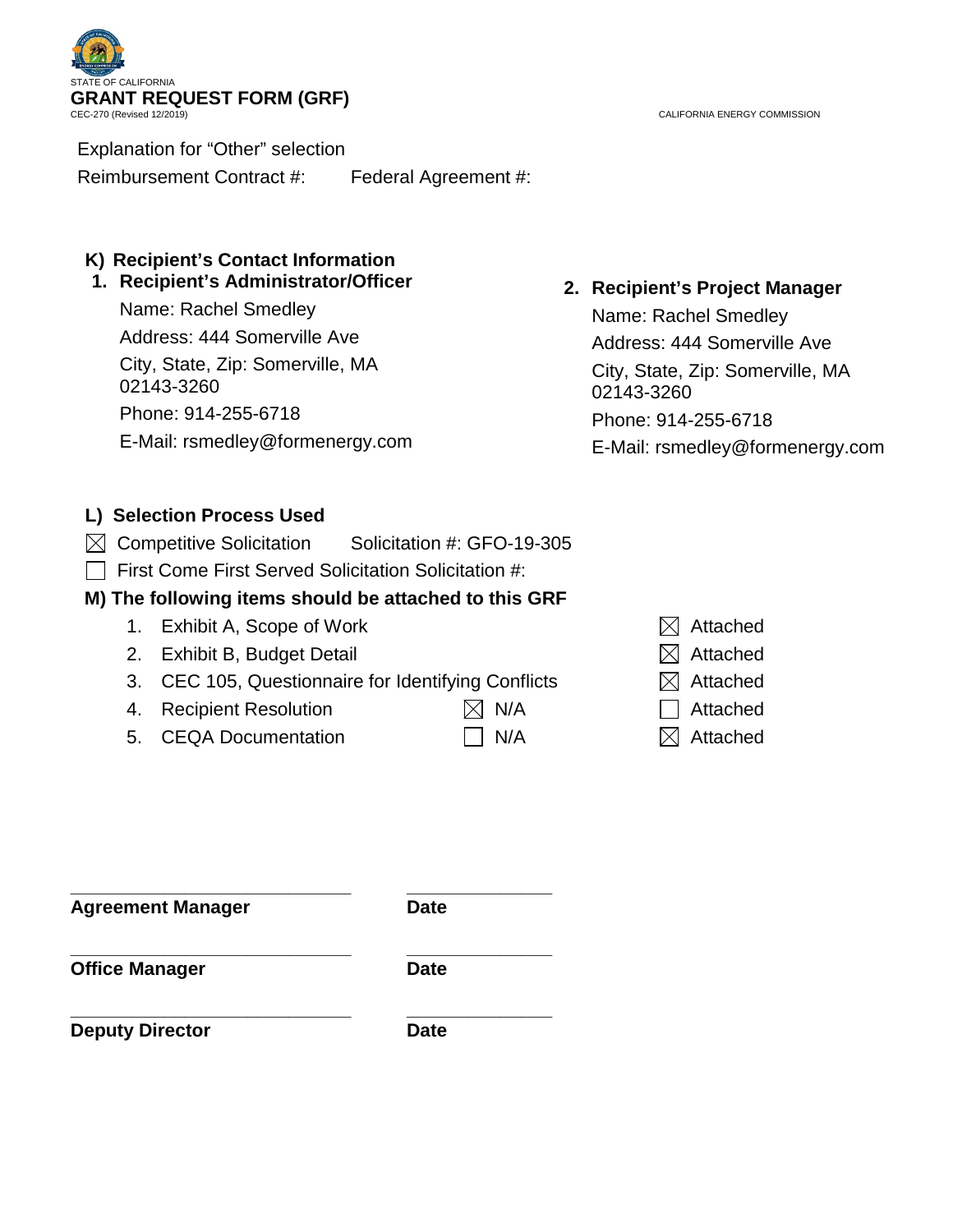### **TASK ACRONYM/TERM LISTS**

#### **A. Task List**

| Task # | CPR <sup>1</sup> | <b>Task Name</b>                                                    |
|--------|------------------|---------------------------------------------------------------------|
|        |                  | <b>General Project Tasks</b>                                        |
| C      | x                | Safety Codes and Standards Evaluation and Testing                   |
| 3      | x                | Design and Build a Weatherized kW-Scale Module for Field Deployment |
| 4      |                  | DC Battery Performance and Testing, AC Interface Modeling, and      |
|        |                  | Verification                                                        |
| 5      |                  | <b>Evaluation of Project Benefits</b>                               |
| 6      |                  | Technology/Knowledge Transfer Activities                            |
|        |                  | <b>Production Readiness Plan</b>                                    |

#### **B. Acronym/Term List**

| <b>Acronym/Term</b> | <b>Meaning</b>                           |  |
|---------------------|------------------------------------------|--|
| <b>CAM</b>          | <b>Commission Agreement Manager</b>      |  |
| CAO                 | <b>Commission Agreement Officer</b>      |  |
| <b>CPR</b>          | <b>Critical Project Review</b>           |  |
| <b>FMEA</b>         | <b>Failure Mode and Effects Analysis</b> |  |
| <b>FSC</b>          | <b>Full-Scale Cell</b>                   |  |
| <b>KW</b>           | Kilowatt                                 |  |
| kWh                 | Kilowatt-hour                            |  |
| <b>LCOE</b>         | <b>Levelized Cost of Energy</b>          |  |
| <b>RTE</b>          | <b>Round Trip Efficiency</b>             |  |
| <b>SSC</b>          | Sub-Scale Cell                           |  |
| <b>TAC</b>          | <b>Technical Advisory Committee</b>      |  |
| <b>TCO</b>          | <b>Total Cost of Ownership</b>           |  |

#### **PURPOSE OF AGREEMENT, PROBLEM/SOLUTION STATEMENT, AND GOALS AND OBJECTIVES**

### **A. Purpose of Agreement**

The purpose of this Agreement is to fund the advanced development of an aqueous, airbreathing energy storage system, resulting in the Recipient's first fielded demonstration and independent measurement and verification of a kilowatt-scale, 100-hour prototype energy storage system operating under relevant customer use conditions.

The recipient's weatherized kW-scale Module will demonstrate a significant improvement in energy storage duration and safety relative to current and projected lithium-ion energy storage systems under a range of use cases that include integrating high-levels of renewable energy

<span id="page-3-0"></span> $1$  Please see subtask 1.3 in Part III of the Scope of Work (General Project Tasks) for a description of Critical Project Review (CPR) Meetings.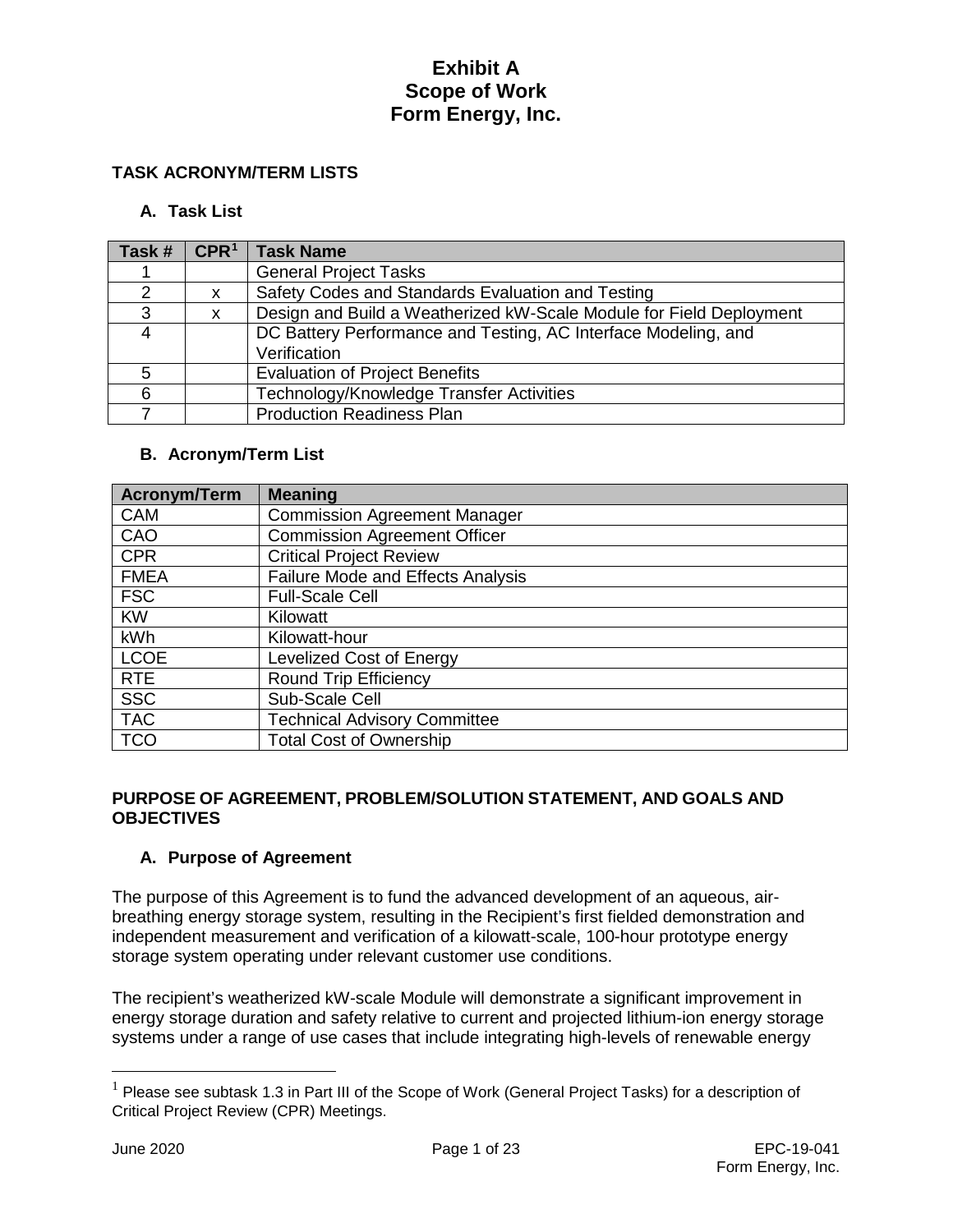generation in customer and microgrid configurations while also providing multiple days of backup power.

### **B. Problem/ Solution Statement**

### **Problem**

No commercially available energy storage technologies can cost-effectively provide multiple days of energy storage duration needed to achieve reliable 100% renewable energy over a year or to maintain energy service in the event of multi-day grid outages caused by wildfire public safety power shutoffs or other grid outages, Existing technologies are either too expensive or geographically inflexible. Commercial and industrial customers that need highly-reliable energy often resort to backup diesel generators, which does not align with California's goals to reduce greenhouse gas emissions and air pollutants, or they pursue short-duration lithium-ion storage, which can only cost-effectively provide short durations of storage for critical loads, leaving communities and commercial and industrial customers vulnerable to the economic and safety threats of extended grid outages.

### **Solution**

This project will be the first fielded and independently verified prototype-scale demonstration of a new form of low-cost, long-duration energy storage that has the potential to be over 100-times cheaper per kWh than lithium-ion energy storage and provide multiple days-to-weeks of continuous zero-carbon backup power in customer and grid applications. The prototype will use breakthrough battery materials sourced from super-abundant, ultra-low-cost, globally scalable materials from existing supply chains. This demonstration is intended to help accelerate the commercial entry of the recipient's storage technology. It should also provide performance information that will help utilities, regulators and grid operators identify cost-effective solutions to help customers maintain reliability during grid failures, while also helping California meet its renewable energy and zero-carbon goals.

### **C. Goals and Objectives of the Agreement**

### **Agreement Goals**

The goals of this agreement are to:

- Demonstrate the performance of Form Energy's multi-day aqueous air-breathing energy storage system under a range of simulated customer use cases;
- Determine the most valuable use cases for Form Energy's energy storage system;
- Design and build Form Energy's first weatherized 10 kW/1000 kWh (100 hour duration) Module, which will accelerate the commercialization of Form Energy's energy storage system
- Demonstrate a pilot-scale system at an end use customer test site to characterize performance to customer needs.
- Increase industry knowledge about how Form Energy's energy storage system can provide a cost-effective zero-carbon energy storage solution to the challenges of:
	- maintaining customer electric reliability during multi-day grid outages caused by wildfire public safety power shutoffs or other grid failures
	- enabling reliable 100% renewable energy microgrids and electric systems.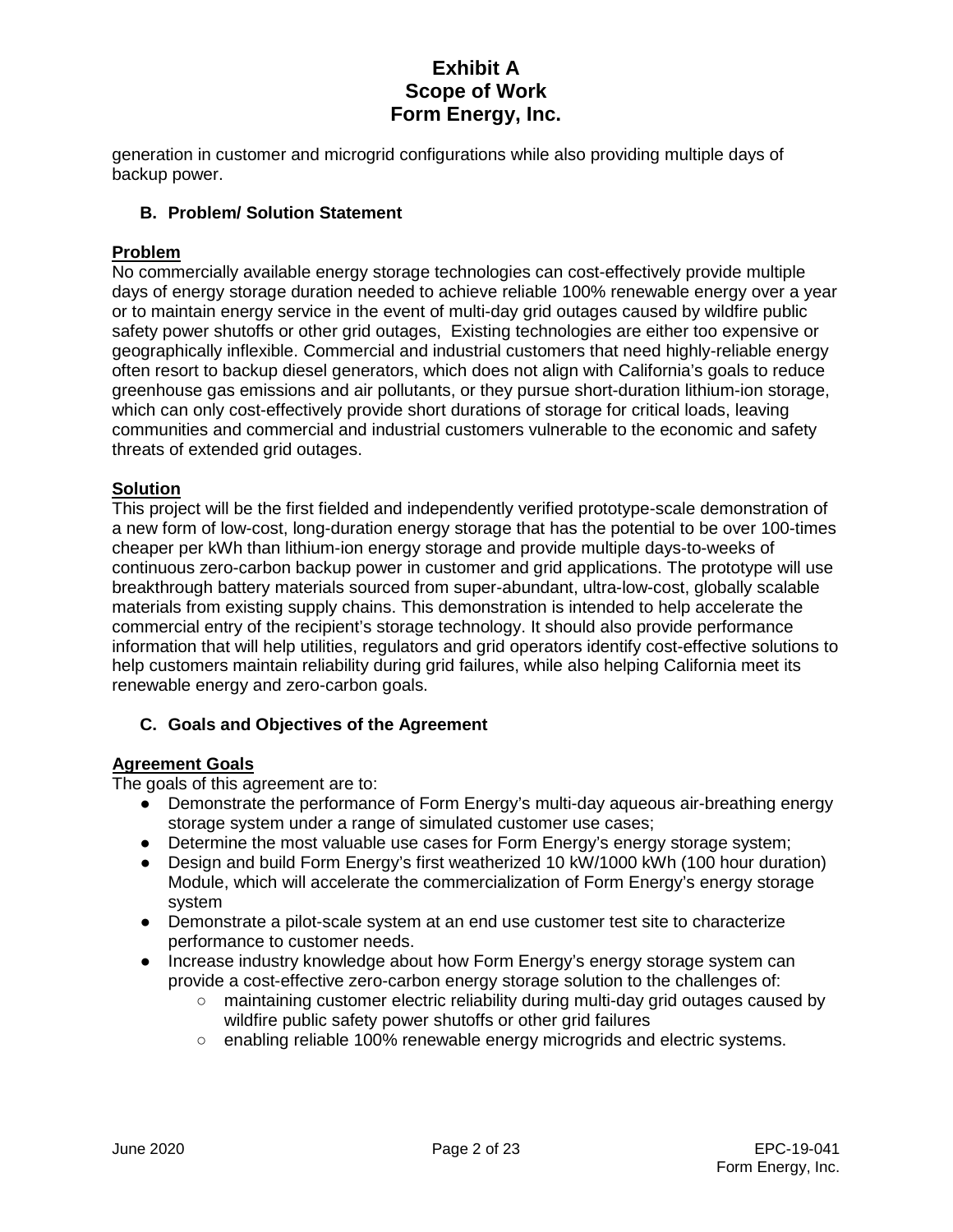### Ratepayer Benefits:<sup>[2](#page-5-0)</sup>

This project is intended to result in ratepayer benefits of lower cost, increased safety, increased reliability and resiliency, and lower greenhouse gas emissions and air pollutants, primarily by furthering the development and accelerating the commercialization of Form Energy's technology. According to Form Energy, this technology is an ultra-low-cost, long-duration aqueous air-breathing energy storage technology. The laboratory evaluation will also provide data about the optimal use of multi-day battery energy storage under a range of simulated use cases. This information should help utilities, regulators and system operators identify least-cost energy resource solutions to address two of California's most pressing electric grid needs: zerocarbon energy resources that can cost-effectively manage the intermittency of renewable resources; and zero-carbon solutions to maintain reliable electricity service in the event of widespread power outages caused by grid outages.

#### Technological Advancement and Breakthroughs: [3](#page-5-1)

This Agreement is intended to lead to technological advancement and breakthroughs to overcome barriers to the achievement of the State of California's statutory energy goals by advancing the development of Form Energy's ultra-low-cost, long-duration energy storage technology made from safe, globally abundant materials. If successful, this new class of energy storage would help achieve California's goals to cost-effectively and reliably integrate a 100% renewable and zero-carbon grid by 2045, and to support zero-carbon microgrid configurations and customer energy resiliency in the event of grid outages. This funding will allow Form Energy to design another iteration of its storage energy system and to test it in a first-of-a-kind field deployment, generating knowledge that can be applied to larger prototypes. According to the Recipient, compared to previous prototypes, this Module will have an improved energy footprint by 30 times, duration improved by a factor of 4 and round-trip efficiency (RTE) increased by 10%, each of which would lead to reduced total cost of ownership (TCO) and levelized cost of energy (LCOE). In turn, lower TCO and LCOE of storage could translate to lower overall ratepayer costs, reduced environmental impacts of new infrastructure, and benefits to disadvantaged communities by enabling natural gas plants to retire.

### **Agreement Objectives**

The objectives of this project are to:

- Review and provide a gap analysis of codes and standards to inform product and prototype building, electrical design, performance testing, transport and safety testing of a kW-scale, 100-hour weatherized energy storage system (Module).
- Conduct safety testing of sub-scale and full-scale energy storage cells
- Design a weatherized kW-scale, 100-hour prototype energy storage system (Module)
- Assemble and install a weatherized kW-scale, 100-hour DC-output prototype aqueous air-breathing energy storage system at a test facility

<span id="page-5-0"></span> $2$  California Public Resources Code, Section 25711.5(a) requires projects funded by the Electric Program Investment Charge (EPIC) to result in ratepayer benefits. The California Public Utilities Commission, which established the EPIC in 2011, defines ratepayer benefits as greater reliability, lower costs, and increased safety (See CPUC "Phase 2" Decision 12-05-037 at page 19, May 24, 2012, http://docs.cpuc.ca.gov/PublishedDocs/WORD\_PDF/FINAL\_DECISION/167664.PDF).

<span id="page-5-1"></span> $3$  California Public Resources Code, Section 25711.5(a) also requires EPIC-funded projects to lead to technological advancement and breakthroughs to overcome barriers that prevent the achievement of the state's statutory and energy goals.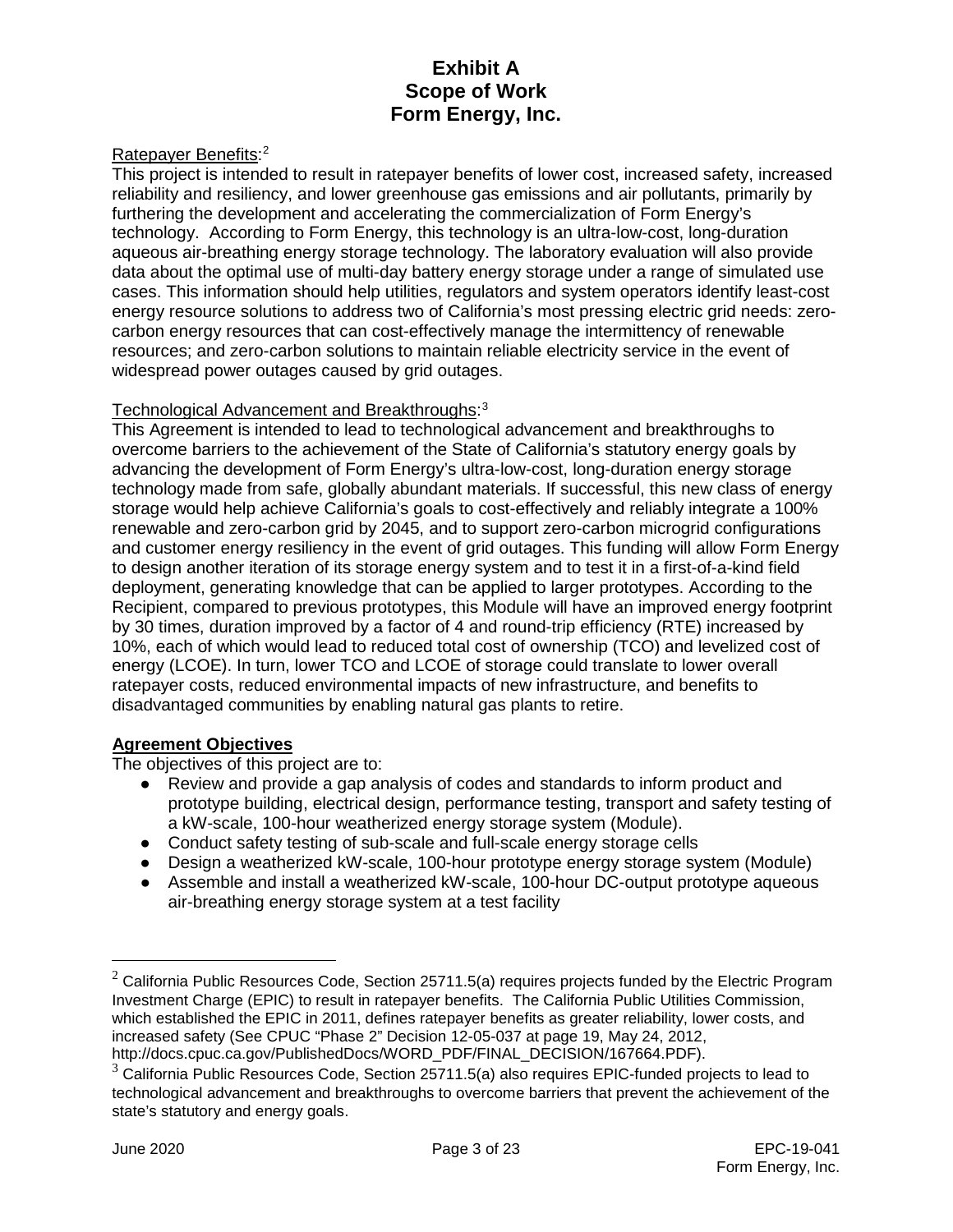- Develop test duty cycles, customer load, and renewable energy generation profiles to use in demonstrating energy storage system performance
- Independent measurement and verification of system performance, including an evaluation of its benefits for host customers and California load serving entities and ratepayers.

### **TASK 1 GENERAL PROJECT TASKS**

### **PRODUCTS**

### **Subtask 1.1 Products**

The goal of this subtask is to establish the requirements for submitting project products (e.g., reports, summaries, plans, and presentation materials). Unless otherwise specified by the Commission Agreement Manager (CAM), the Recipient must deliver products as required below by the dates listed in the **Project Schedule (Part V).** Products that require a draft version are indicated by marking **"(draft and final)"** after the product name in the "Products" section of the task/subtask. If "(draft and final)" does not appear after the product name, only a final version of the product is required. With respect to due dates within this Scope of Work, **"days"** means working days.

### **The Recipient shall:**

For products that require a draft version, including the Final Report Outline and Final Report

- Submit all draft products to the CAM for review and comment in accordance with the Project Schedule (Part V). The CAM will provide written comments to the Recipient on the draft product within 15 days of receipt, unless otherwise specified in the task/subtask for which the product is required.
- Consider incorporating all CAM comments into the final product. If the Recipient disagrees with any comment, provide a written response explaining why the comment was not incorporated into the final product.
- Submit the revised product and responses to comments within 10 days of notice by the CAM, unless the CAM specifies a longer time period, or approves a request for additional time.

For products that require a final version only

• Submit the product to the CAM for acceptance. The CAM may request minor revisions or explanations prior to acceptance.

#### For all products

Submit all data and documents required as products in accordance with the following Instructions for Submitting Electronic Files and Developing Software:

# o **Electronic File Format**

Submit all data and documents required as products under this Agreement in an electronic file format that is fully editable and compatible with the Energy Commission's software and Microsoft (MS)-operating computing platforms, or with any other format approved by the CAM. Deliver an electronic copy of the full text of any Agreement data and documents in a format specified by the CAM, such as memory stick or CD-ROM.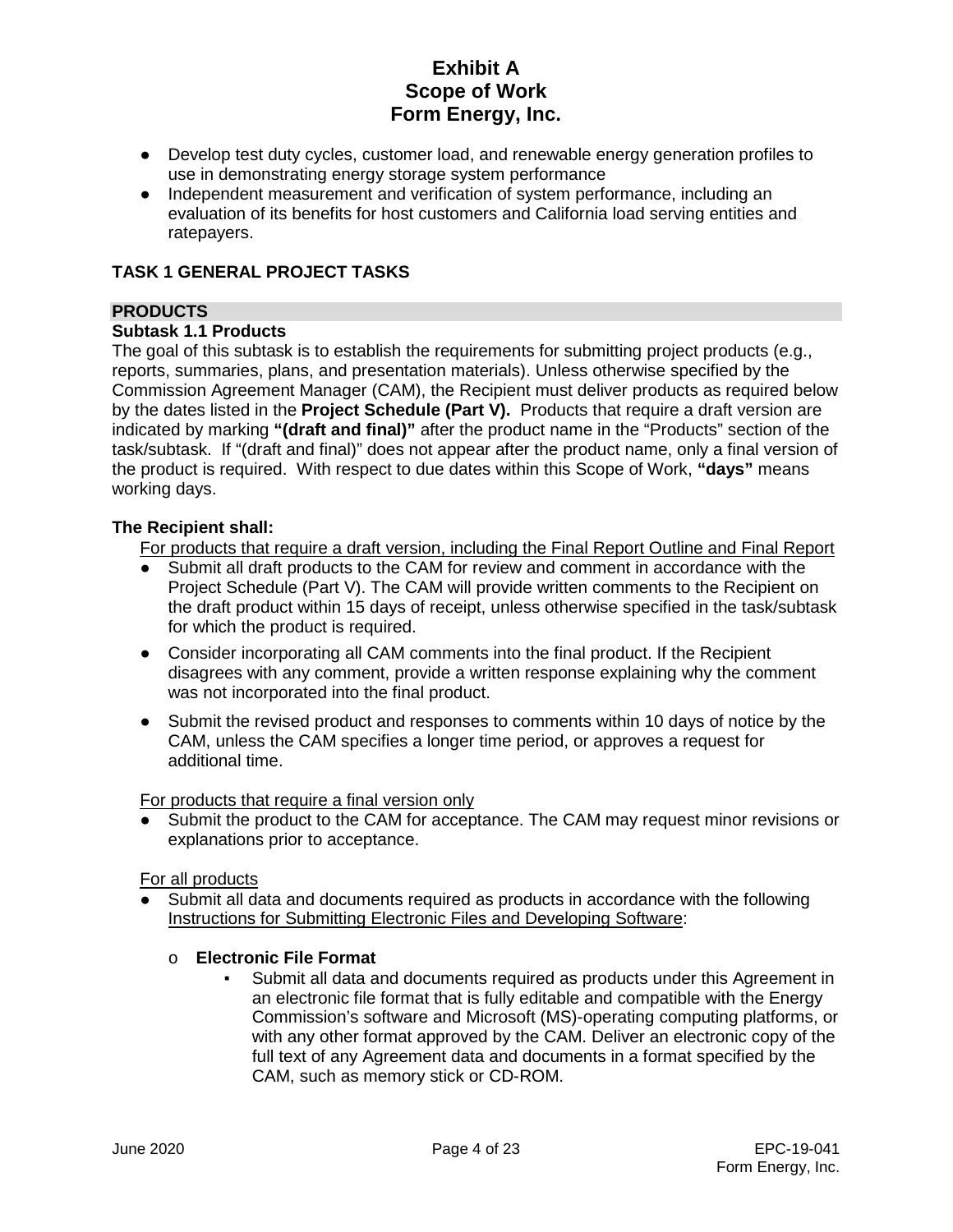The following describes the accepted formats for electronic data and documents provided to the Energy Commission as products under this Agreement, and establishes the software versions that will be required to review and approve all software products:

- Data sets will be in MS Access or MS Excel file format (version 2007 or later), or any other format approved by the CAM.
- Text documents will be in MS Word file format, version 2007 or later.
- Documents intended for public distribution will be in PDF file format.
- The Recipient must also provide the native Microsoft file format.
- Project management documents will be in Microsoft Project file format, version 2007 or later.

### o **Software Application Development**

Use the following standard Application Architecture components in compatible versions for any software application development required by this Agreement (e.g., databases, models, modeling tools), unless the CAM approves other software applications such as open source programs:

- Microsoft ASP.NET framework (version 3.5 and up). Recommend 4.0. ▪ Microsoft Internet Information Services (IIS), (version 6 and up) Recommend 7.5.
	- Visual Studio.NET (version 2008 and up). Recommend 2010.
	- C# Programming Language with Presentation (UI), Business Object and Data Layers.
	- SQL (Structured Query Language).
- Microsoft SQL Server 2008, Stored Procedures. Recommend 2008 R2.
	- Microsoft SQL Reporting Services. Recommend 2008 R2.
	- XML (external interfaces).

Any exceptions to the Electronic File Format requirements above must be approved in writing by the CAM. The CAM will consult with the Energy Commission's Information Technology Services Branch to determine whether the exceptions are allowable.

#### *MEETINGS*

### **Subtask 1.2 Kick-off Meeting**

The goal of this subtask is to establish the lines of communication and procedures for implementing this Agreement.

#### **The Recipient shall:**

● Attend a "Kick-off" meeting with the CAM, the Commission Agreement Officer (CAO), and any other Energy Commission staff relevant to the Agreement. The Recipient will bring its Project Manager and any other individuals designated by the CAM to this meeting. The administrative and technical aspects of the Agreement will be discussed at the meeting. Prior to the meeting, the CAM will provide an agenda to all potential meeting participants. The meeting may take place in person or by electronic conferencing (e.g., WebEx), with approval of the CAM.

The administrative portion of the meeting will include discussion of the following: o Terms and conditions of the Agreement;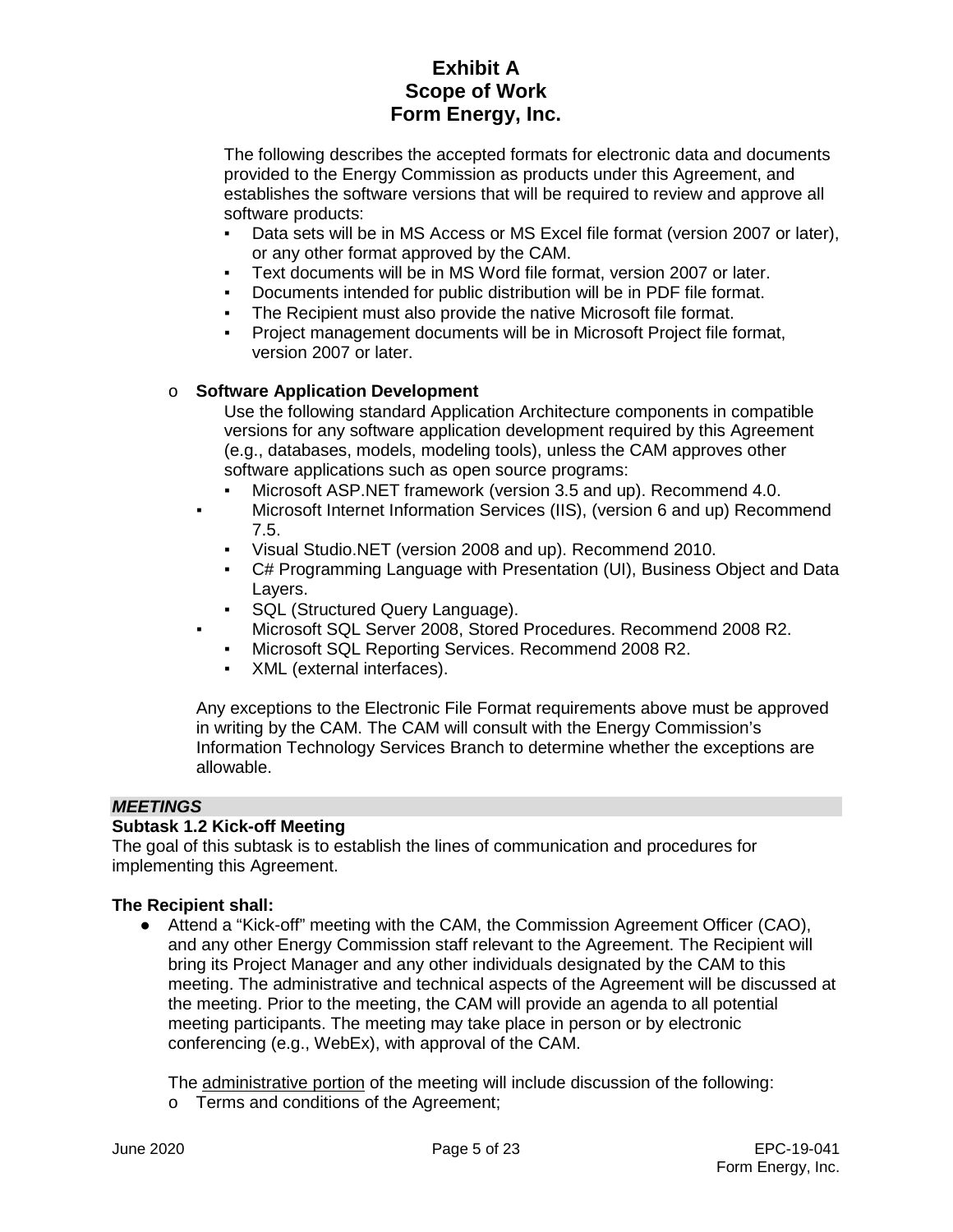- o Administrative products (subtask 1.1);
- o CPR meetings (subtask 1.3);
- o Match fund documentation (subtask 1.7);
- o Permit documentation (subtask 1.8);
- o Subcontracts (subtask 1.9); and
- o Any other relevant topics.

The technical portion of the meeting will include discussion of the following:

- o The CAM's expectations for accomplishing tasks described in the Scope of Work;
- o An updated Project Schedule;
- o Technical products (subtask 1.1);
- o Progress reports and invoices (subtask 1.5);
- o Final Report (subtask 1.6);
- o Technical Advisory Committee meetings (subtasks 1.10 and 1.11); and
- o Any other relevant topics.
- Provide an *Updated Project Schedule, List of Match Funds,* and *List of Permits*, as needed to reflect any changes in the documents.

#### **The CAM shall:**

- Designate the date and location of the meeting.
- Send the Recipient a *Kick-off Meeting Agenda*.

#### **Recipient Products:**

- Updated Project Schedule *(if applicable)*
- Updated List of Match Funds *(if applicable)*
- Updated List of Permits *(if applicable)*

#### **CAM Product:**

● Kick-off Meeting Agenda

#### **Subtask 1.3 Critical Project Review (CPR) Meetings**

The goal of this subtask is to determine if the project should continue to receive Energy Commission funding, and if so whether any modifications must be made to the tasks, products, schedule, or budget. CPR meetings provide the opportunity for frank discussions between the Energy Commission and the Recipient.

As determined by the CAM, discussions may include project status, challenges, successes, advisory group findings and recommendations, final report preparation, and progress on technical transfer and production readiness activities (if applicable). Participants will include the CAM and the Recipient, and may include the CAO and any other individuals selected by the CAM to provide support to the Energy Commission.

CPR meetings generally take place at key, predetermined points in the Agreement, as determined by the CAM and as shown in the Task List on page 1 of this Exhibit. However, the CAM may schedule additional CPR meetings as necessary. The budget will be reallocated to cover the additional costs borne by the Recipient, but the overall Agreement amount will not increase. CPR meetings generally take place at the Energy Commission, but they may take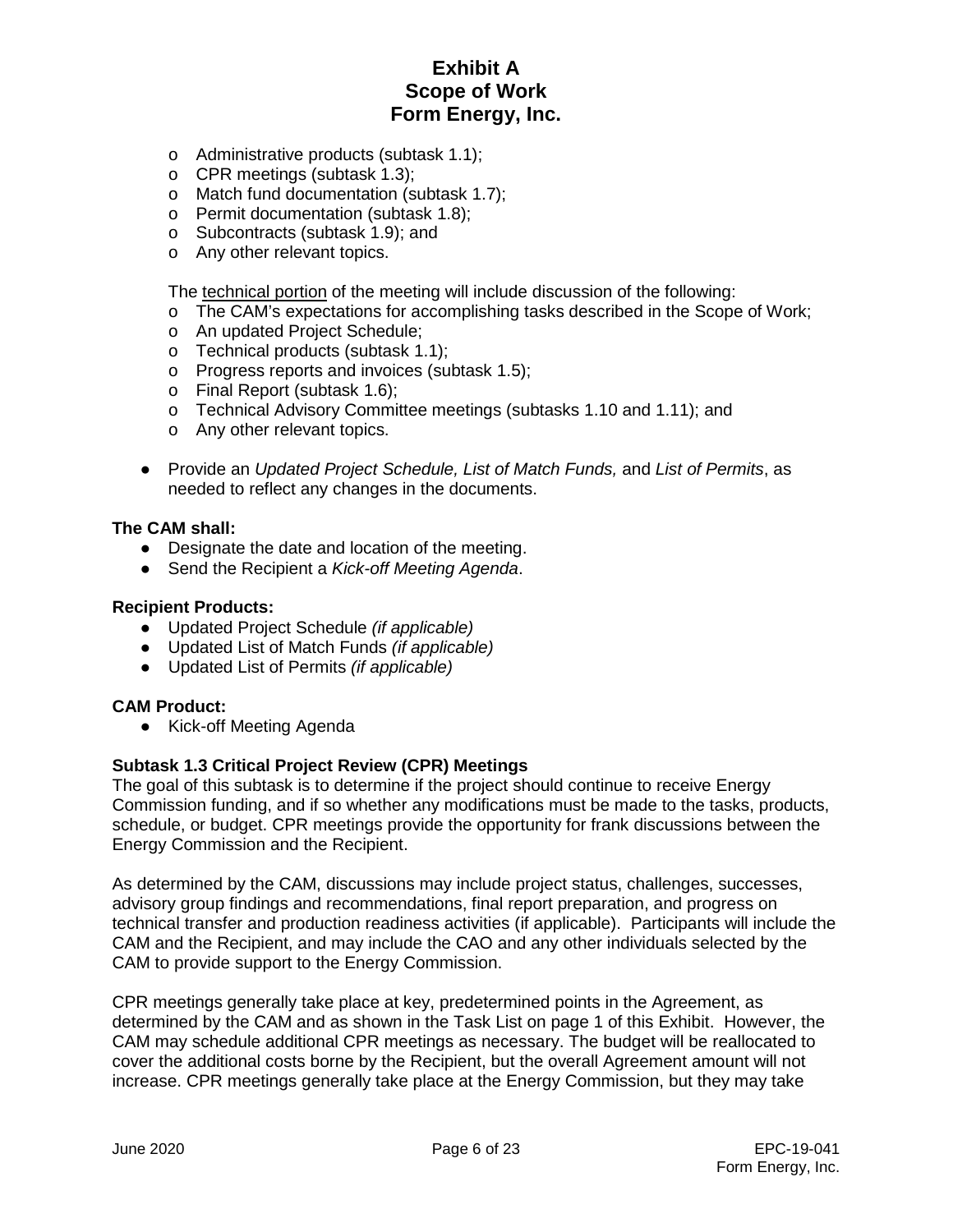place at another location, or may be conducted via electronic conferencing (e.g., WebEx) as determined by the CAM.

#### **The Recipient shall:**

- Prepare a *CPR Report* for each CPR meeting that: (1) discusses the progress of the Agreement toward achieving its goals and objectives; and (2) includes recommendations and conclusions regarding continued work on the project.
- Submit the CPR Report along with any other *Task Products* that correspond to the technical task for which the CPR meeting is required (i.e., if a CPR meeting is required for Task 2, submit the Task 2 products along with the CPR Report).
- Attend the CPR meeting.
- Present the CPR Report and any other required information at each CPR meeting.

#### **The CAM shall:**

- Determine the location, date, and time of each CPR meeting with the Recipient's input.
- Send the Recipient a *CPR Agenda* and a *List of Expected CPR Participants* in advance of the CPR meeting. If applicable, the agenda will include a discussion of match funding and permits.
- Conduct and make a record of each CPR meeting. Provide the Recipient with a *Schedule for Providing a Progress Determination* on continuation of the project.
- Determine whether to continue the project, and if so whether modifications are needed to the tasks, schedule, products, or budget for the remainder of the Agreement. If the CAM concludes that satisfactory progress is not being made, this conclusion will be referred to the Deputy Director of the Energy Research and Development Division.
- Provide the Recipient with a *Progress Determination* on continuation of the project, in accordance with the schedule. The Progress Determination may include a requirement that the Recipient revise one or more products.

### **Recipient Products:**

- CPR Report(s)
- Task Products (draft and/or final as specified in the task)

#### **CAM Products:**

- CPR Agenda
- List of Expected CPR Participants
- Schedule for Providing a Progress Determination
- Progress Determination

#### **Subtask 1.4 Final Meeting**

The goal of this subtask is to complete the closeout of this Agreement.

#### **The Recipient shall:**

● Meet with Energy Commission staff to present project findings, conclusions, and recommendations. The final meeting must be completed during the closeout of this Agreement. This meeting will be attended by the Recipient and CAM, at a minimum. The meeting may occur in person or by electronic conferencing (e.g., WebEx), with approval of the CAM.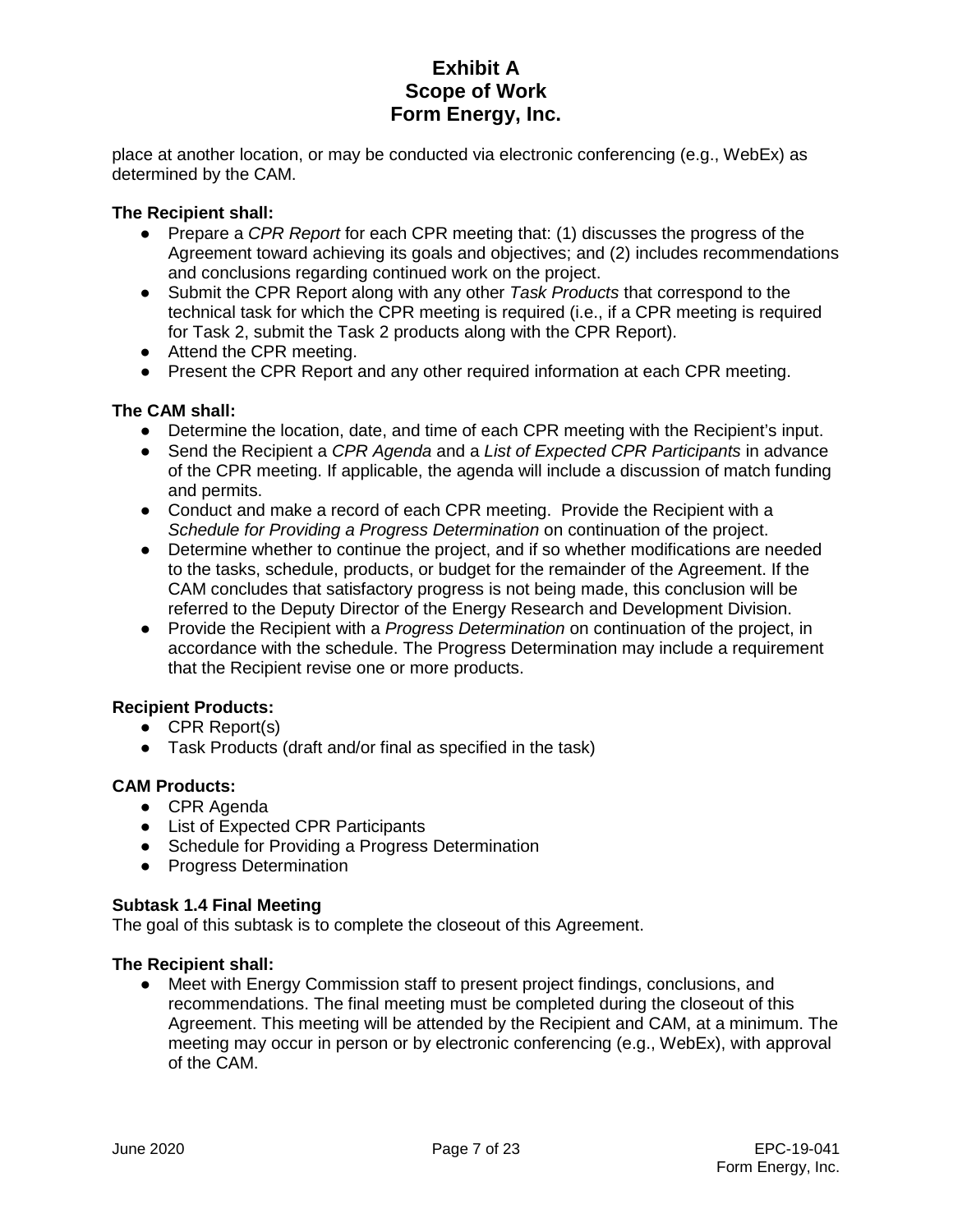The technical and administrative aspects of Agreement closeout will be discussed at the meeting, which may be divided into two separate meetings at the CAM's discretion.

- $\circ$  The technical portion of the meeting will involve the presentation of findings, conclusions, and recommended next steps (if any) for the Agreement. The CAM will determine the appropriate meeting participants.
- $\circ$  The administrative portion of the meeting will involve a discussion with the CAM and the CAO of the following Agreement closeout items:
	- Disposition of any state-owned equipment.
	- Need to file a Uniform Commercial Code Financing Statement (Form UCC-1) regarding the Energy Commission's interest in patented technology.
	- The Energy Commission's request for specific "generated" data (not already provided in Agreement products).
	- Need to document the Recipient's disclosure of "subject inventions" developed under the Agreement.
	- "Surviving" Agreement provisions such as repayment provisions and confidential products.
	- Final invoicing and release of retention.
- Prepare a *Final Meeting Agreement Summary* that documents any agreement made between the Recipient and Commission staff during the meeting.
- Prepare a *Schedule for Completing Agreement Closeout Activities*.
- Provide *All Draft and Final Written Products* on a CD-ROM or USB memory stick, organized by the tasks in the Agreement.

### **Products:**

- Final Meeting Agreement Summary *(if applicable)*
- Schedule for Completing Agreement Closeout Activities
- All Draft and Final Written Products

### *REPORTS AND INVOICES*

### **Subtask 1.5 Progress Reports and Invoices**

The goals of this subtask are to: (1) periodically verify that satisfactory and continued progress is made towards achieving the project objectives of this Agreement; and (2) ensure that invoices contain all required information and are submitted in the appropriate format.

- Submit a monthly *Progress Report* to the CAM. Each progress report must:
	- o Summarize progress made on all Agreement activities as specified in the scope of work for the preceding month, including accomplishments, problems, milestones, products, schedule, fiscal status, and an assessment of the ability to complete the Agreement within the current budget and any anticipated cost overruns. See the Progress Report Format Attachment for the recommended specifications.
- Submit a monthly or quarterly *Invoice* that follows the instructions in the "Payment of Funds" section of the terms and conditions, including a financial report on Match Fund and in-state expenditures.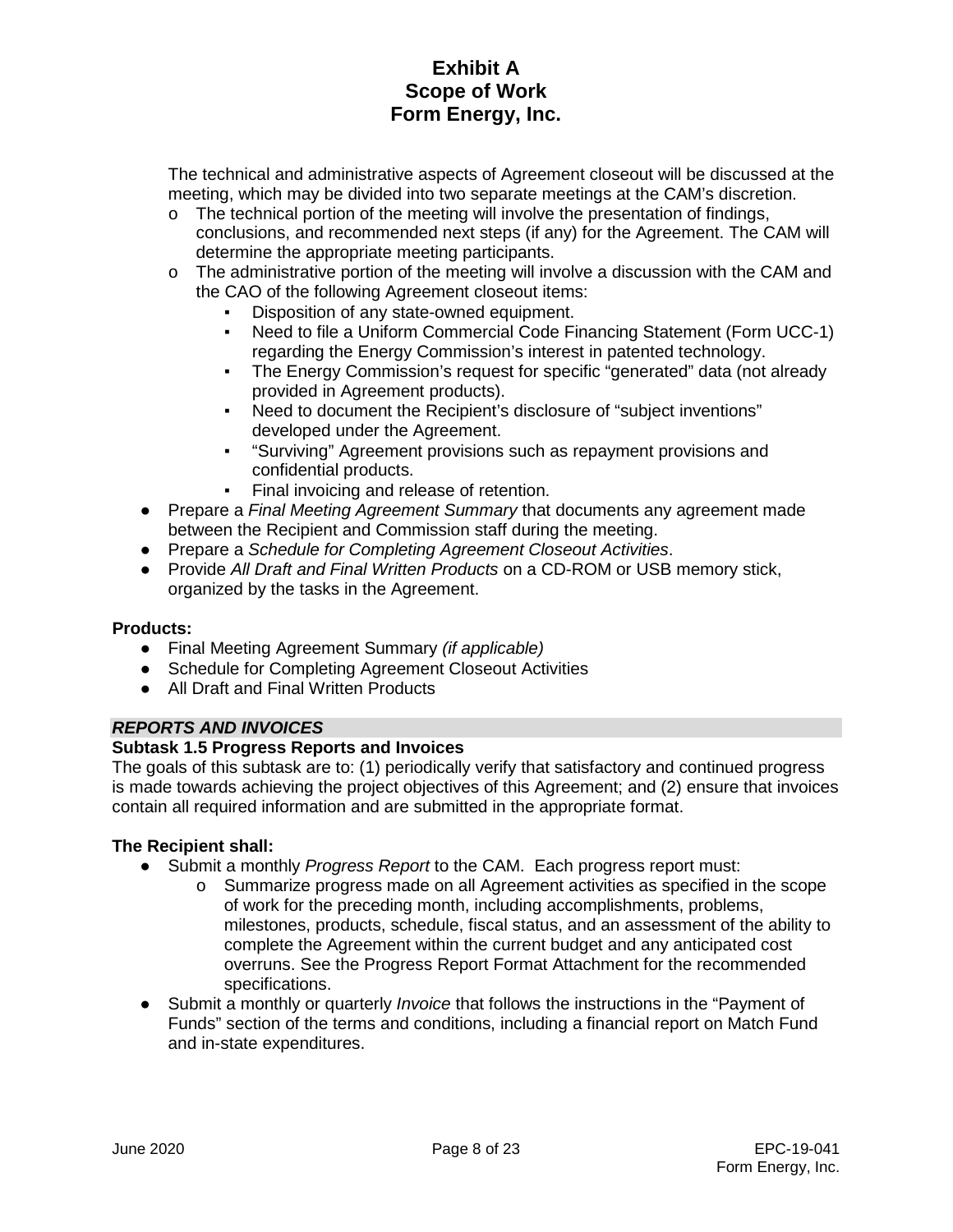#### **Products:**

- Progress Reports
- Invoices

#### **Subtask 1.6 Final Report**

The goal of this subtask is to prepare a comprehensive Final Report that describes the original purpose, approach, results, and conclusions of the work performed under this Agreement. The CAM will review the Final Report, which will be due at least **two months** before the Agreement end date. When creating the Final Report Outline and the Final Report, the Recipient must use the Style Manual provided by the CAM.

#### **Subtask 1.6.1 Final Report Outline**

#### **The Recipient shall:**

● Prepare a *Final Report Outline* in accordance with the *Style Manual* provided by the CAM. *(See Task 1.1 for requirements for draft and final products.)*

#### **Recipient Products:**

● Final Report Outline (draft and final)

#### **CAM Product:**

- Style Manual
- Comments on Draft Final Report Outline
- Acceptance of Final Report Outline

#### **Subtask 1.6.2 Final Report**

- Prepare a *Final Report* for this Agreement in accordance with the approved Final Report Outline, Style Manual, and Final Report Template provided by the CAM with the following considerations:
	- $\circ$  Ensure that the report includes the following items, in the following order:
		- Cover page (**required**)
		- Credits page on the reverse side of cover with legal disclaimer (**required**)
		- **EXEC** Acknowledgements page (optional)<br>**Preface (required)**
		- Preface (**required**)
		- Abstract, keywords, and citation page (**required**)
		- Table of Contents (**required**, followed by List of Figures and List of Tables, if needed)
		- Executive summary (**required**)
		- Body of the report (**required**)
		- References (if applicable)
		- Glossary/Acronyms (If more than 10 acronyms or abbreviations are used, it is required.)
		- Bibliography (if applicable)
		- Appendices (if applicable) (Create a separate volume if very large.)
		- Attachments (if applicable)
	- o Ensure that the document is written in the third person.
	- o Ensure that the Executive Summary is understandable to the lay public.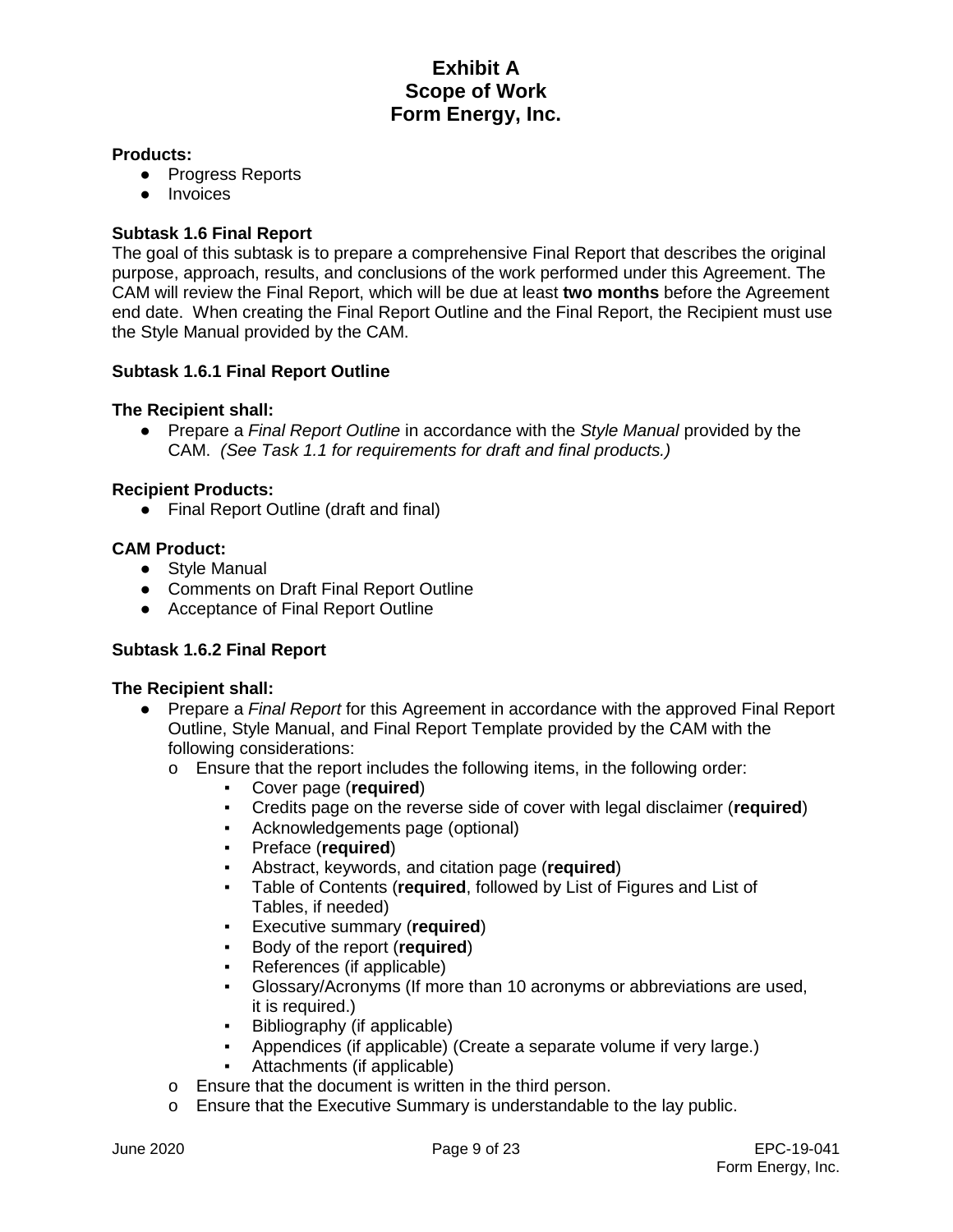- **EXECT:** Briefly summarize the completed work. Succinctly describe the project results and whether or not the project goals were accomplished.
- Identify which specific ratepayers can benefit from the project results and how they can achieve the benefits.
- If it's necessary to use a technical term in the Executive Summary, provide a brief definition or explanation when the technical term is first used.
- o Follow the Style Guide format requirements for headings, figures/tables, citations, and acronyms/abbreviations.
- $\circ$  Ensure that the document omits subjective comments and opinions. However, recommendations in the conclusion of the report are allowed.
- o Include a brief description of the project results in the Abstract.
- Submit a draft of the report to the CAM for review and comment. The CAM will provide written comments to the Recipient on the draft product within 15 days of receipt
- Consider incorporating all CAM comments into the Final Report. If the Recipient disagrees with any comment, provide a written response explaining why the comment was not incorporated into the final product
- Submit the revised Final Report and responses to comments within 10 days of notice by the CAM, unless the CAM specifies a longer time period or approves a request for additional time.
- Submit one bound copy of the *Final Report* to the CAM along with *Written Responses to Comments on the Draft Final Report*.

### **Products**:

- Final Report (draft and final)
- Written Responses to Comments on the Draft Final Report

### **CAM Product:**

● Written Comments on the Draft Final Report

### *MATCH FUNDS, PERMITS, AND SUBCONTRACTS*

### **Subtask 1.7 Match Funds**

The goal of this subtask is to ensure that the Recipient obtains any match funds planned for this Agreement and applies them to the Agreement during the Agreement term.

While the costs to obtain and document match funds are not reimbursable under this Agreement, the Recipient may spend match funds for this task. The Recipient may only spend match funds during the Agreement term, either concurrently or prior to the use of Energy Commission funds. Match funds must be identified in writing, and the Recipient must obtain any associated commitments before incurring any costs for which the Recipient will request reimbursement.

### **The Recipient shall:**

● Prepare a *Match Funds Status Letter* that documents the match funds committed to this Agreement. If no match funds were part of the proposal that led to the Energy Commission awarding this Agreement and none have been identified at the time this Agreement starts, then state this in the letter.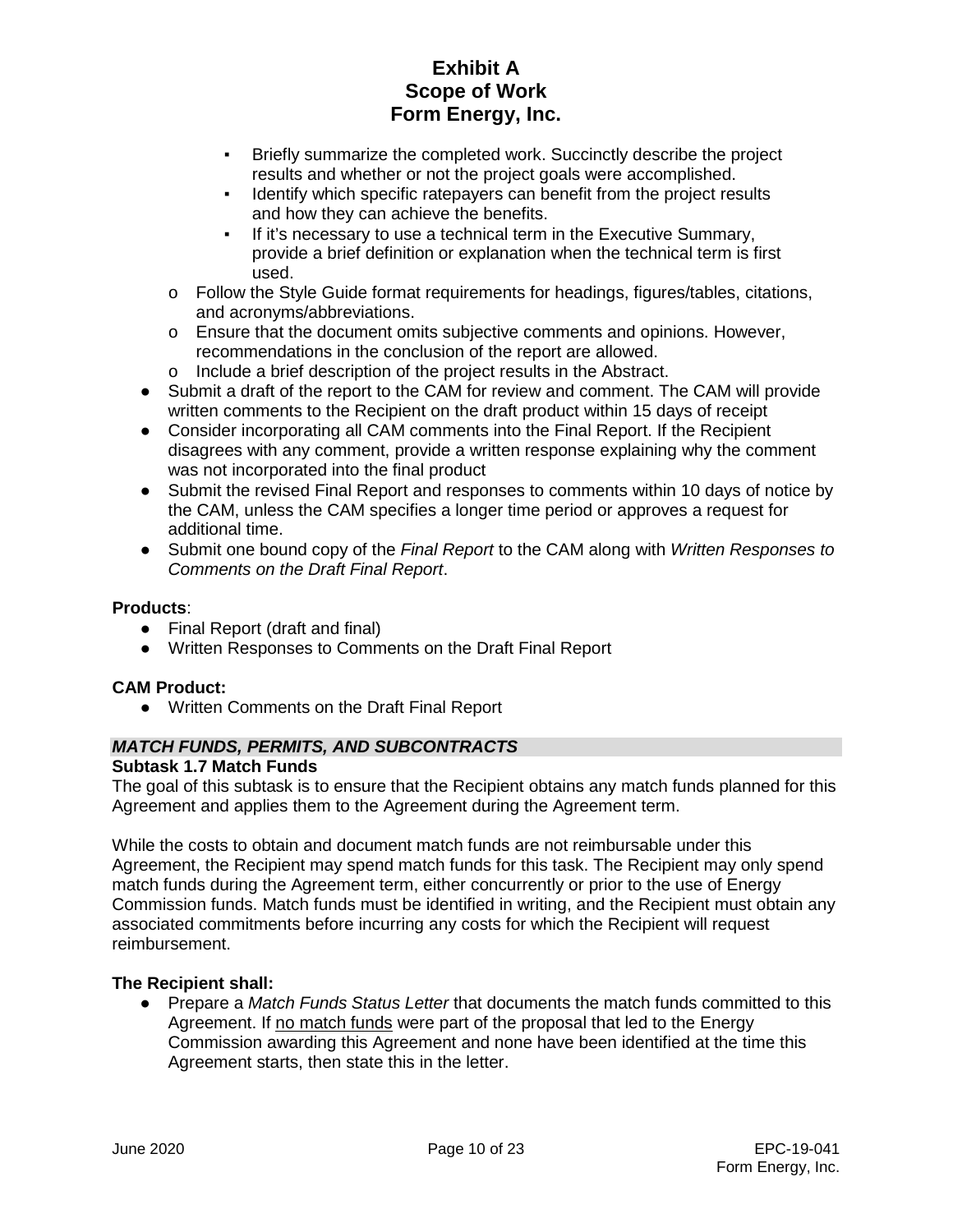If match funds were a part of the proposal that led to the Energy Commission awarding this Agreement, then provide in the letter:

- o A list of the match funds that identifies:
	- The amount of cash match funds, their source(s) (including a contact name, address, and telephone number), and the task(s) to which the match funds will be applied.
	- The amount of each in-kind contribution, a description of the contribution type (e.g., property, services), the documented market or book value, the source (including a contact name, address, and telephone number), and the task(s) to which the match funds will be applied. If the in-kind contribution is equipment or other tangible or real property, the Recipient must identify its owner and provide a contact name, address, telephone number, and the address where the property is located.
	- If different from the solicitation application, provide a letter of commitment from an authorized representative of each source of match funding that the funds or contributions have been secured.
- At the Kick-off meeting, discuss match funds and the impact on the project if they are significantly reduced or not obtained as committed. If applicable, match funds will be included as a line item in the progress reports and will be a topic at CPR meetings.
- Provide a *Supplemental Match Funds Notification Letter* to the CAM of receipt of additional match funds.
- Provide a *Match Funds Reduction Notification Letter* to the CAM if existing match funds are reduced during the course of the Agreement. Reduction of match funds may trigger a CPR meeting.

### **Products:**

- Match Funds Status Letter
- Supplemental Match Funds Notification Letter *(if applicable)*
- Match Funds Reduction Notification Letter *(if applicable)*

### **Subtask 1.8 Permits**

The goal of this subtask is to obtain all permits required for work completed under this Agreement in advance of the date they are needed to keep the Agreement schedule on track. Permit costs and the expenses associated with obtaining permits are not reimbursable under this Agreement, with the exception of costs incurred by University of California recipients. Permits must be identified and obtained before the Recipient may incur any costs related to the use of the permit(s) for which the Recipient will request reimbursement.

### **The Recipient shall:**

- Prepare a *Permit Status Letter* that documents the permits required to conduct this Agreement. If no permits are required at the start of this Agreement, then state this in the letter. If permits will be required during the course of the Agreement, provide in the letter:
	- o A list of the permits that identifies: (1) the type of permit; and (2) the name, address, and telephone number of the permitting jurisdictions or lead agencies.
	- $\circ$  The schedule the Recipient will follow in applying for and obtaining the permits.

The list of permits and the schedule for obtaining them will be discussed at the Kick-off meeting (subtask 1.2), and a timetable for submitting the updated list, schedule, and copies of the permits will be developed. The impact on the project if the permits are not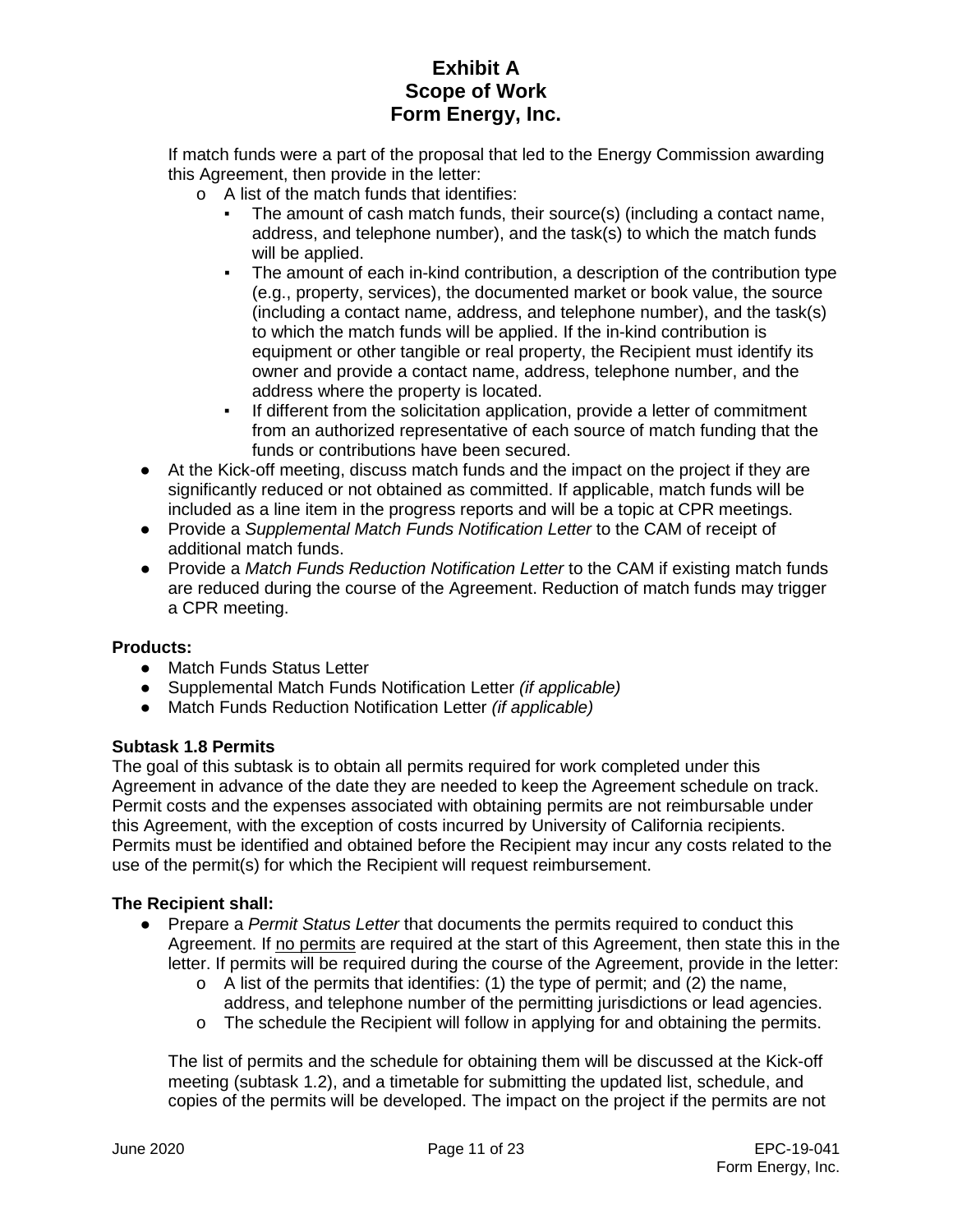obtained in a timely fashion or are denied will also be discussed. If applicable, permits will be included as a line item in progress reports and will be a topic at CPR meetings.

- If during the course of the Agreement additional permits become necessary, then provide the CAM with an *Updated List of Permits* (including the appropriate information on each permit) and an *Updated Schedule for Acquiring Permits*.
- Send the CAM a *Copy of Each Approved Permit*.
- If during the course of the Agreement permits are not obtained on time or are denied, notify the CAM within 5 days. Either of these events may trigger a CPR meeting.

### **Products:**

- Permit Status Letter
- Updated List of Permits *(if applicable)*
- Updated Schedule for Acquiring Permits *(if applicable)*
- Copy of Each Approved Permit *(if applicable)*

### **Subtask 1.9 Subcontracts**

The goals of this subtask are to: (1) procure subcontracts required to carry out the tasks under this Agreement; and (2) ensure that the subcontracts are consistent with the terms and conditions of this Agreement.

### **The Recipient shall:**

- Manage and coordinate subcontractor activities in accordance with the requirements of this Agreement.
- Incorporate this Agreement by reference into each subcontract.
- Include any required Energy Commission flow-down provisions in each subcontract, in addition to a statement that the terms of this Agreement will prevail if they conflict with the subcontract terms.
- If required by the CAM, submit a draft of each *Subcontract* required to conduct the work under this Agreement.
- Submit a final copy of the executed subcontract.
- Notify and receive written approval from the CAM prior to adding any new subcontractors (see the discussion of subcontractor additions in the terms and conditions).

### **Products:**

● Subcontracts *(draft if required by the CAM)*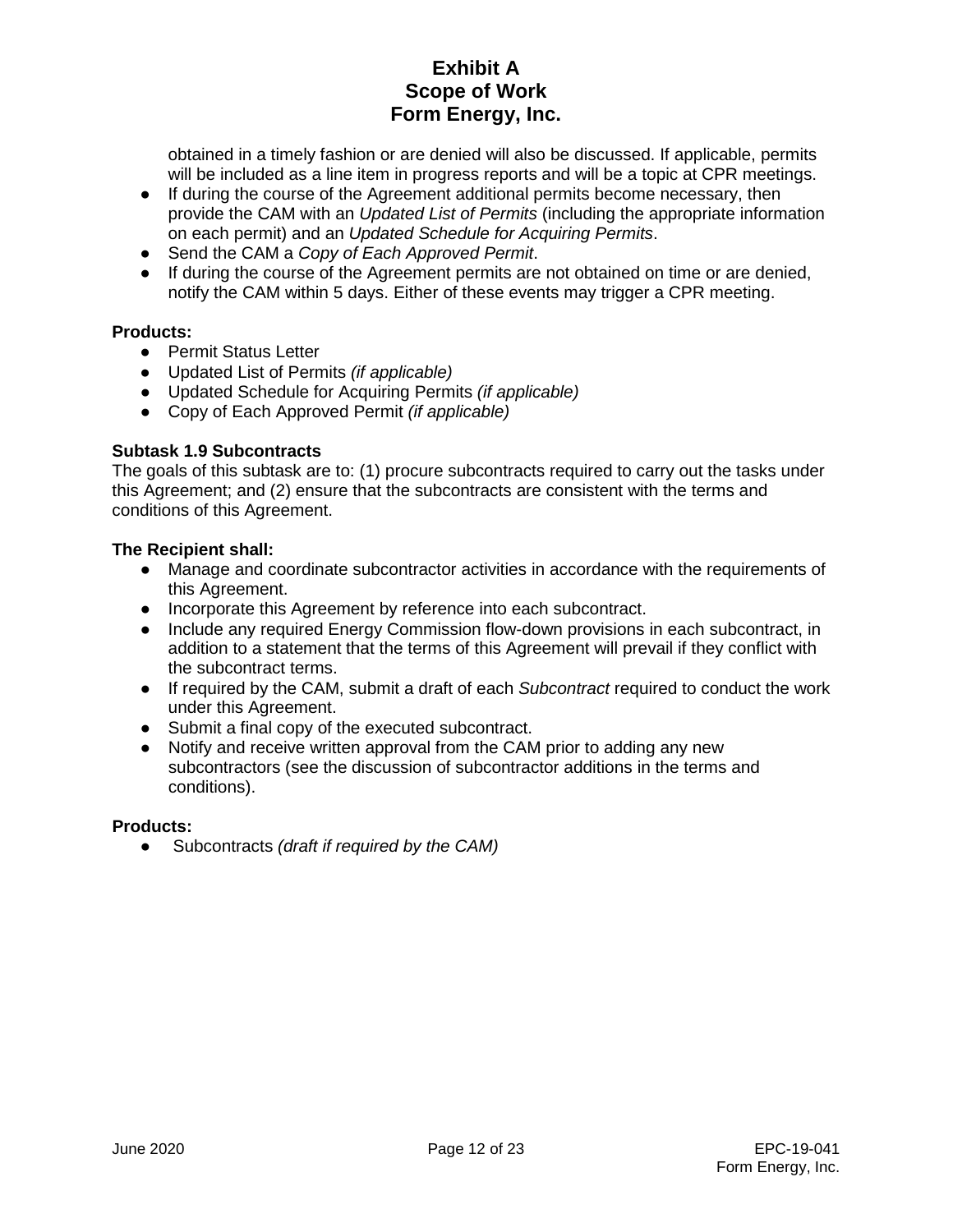### *TECHNICAL ADVISORY COMMITTEE*

#### **Subtask 1.10 Technical Advisory Committee (TAC)**

The goal of this subtask is to create an advisory committee for this Agreement. The TAC should be composed of diverse professionals. The composition will vary depending on interest, availability, and need. TAC members will serve at the CAM's discretion. The purpose of the TAC is to:

- Provide guidance in project direction. The guidance may include scope and methodologies, timing, and coordination with other projects. The guidance may be based on:
	- o Technical area expertise;
	- o Knowledge of market applications; or
	- $\circ$  Linkages between the agreement work and other past, present, or future projects (both public and private sectors) that TAC members are aware of in a particular area.
- Review products and provide recommendations for needed product adjustments, refinements, or enhancements.
- Evaluate the tangible benefits of the project to the state of California, and provide recommendations as needed to enhance the benefits.
- Provide recommendations regarding information dissemination, market pathways, or commercialization strategies relevant to the project products.

The TAC may be composed of qualified professionals spanning the following types of disciplines:

- Researchers knowledgeable about the project subject matter;
- Members of trades that will apply the results of the project (e.g., designers, engineers, architects, contractors, and trade representatives);
- Public interest market transformation implementers;
- Product developers relevant to the project;
- U.S. Department of Energy research managers, or experts from other federal or state agencies relevant to the project;
- Public interest environmental groups;
- Utility representatives;
- Air district staff; and
- Members of relevant technical society committees.

- Prepare a *List of Potential TAC Members* that includes the names, companies, physical and electronic addresses, and phone numbers of potential members. The list shall include the expertise of each proposed TAC member and the value to the project. The list will be discussed at the Kick-off meeting, and a schedule for recruiting members and holding the first TAC meeting will be developed.
- Recruit TAC members. Ensure that each individual understands member obligations and the TAC meeting schedule developed in subtask 1.11.
- Prepare a *List of TAC Members* once all TAC members have committed to serving on the TAC.
- Submit *Documentation of TAC Member Commitment* (such as Letters of Acceptance) from each TAC member.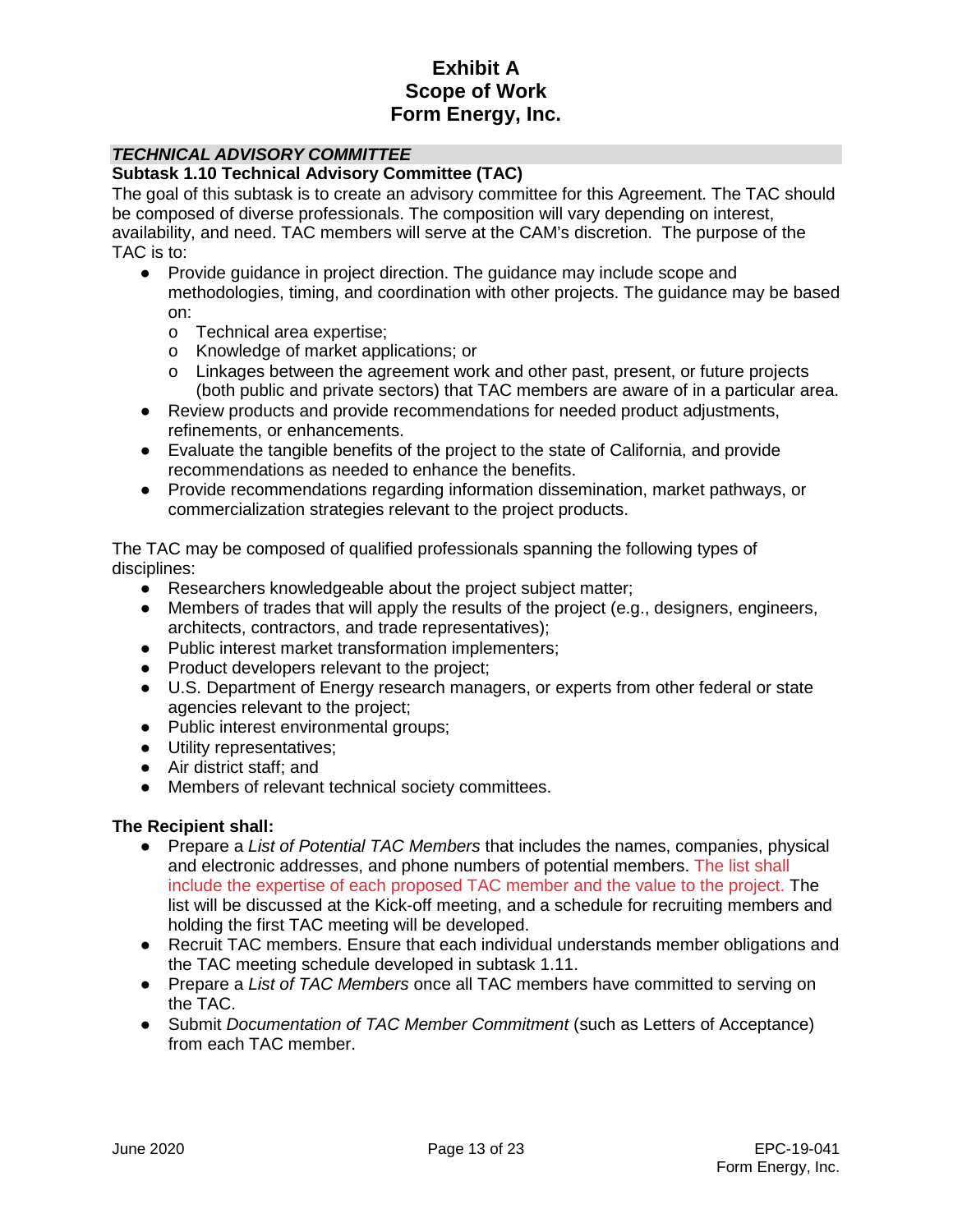#### **Products:**

- List of Potential TAC Members
- List of TAC Members
- Documentation of TAC Member Commitment

#### **Subtask 1.11 TAC Meetings**

The goal of this subtask is for the TAC to provide strategic guidance for the project by participating in regular meetings, which may be held via teleconference.

#### **The Recipient shall:**

- Discuss the TAC meeting schedule with the CAM at the Kick-off meeting. Determine the number and location of meetings (in-person and via teleconference) in consultation with the CAM.
- Prepare a *TAC Meeting Schedule* that will be presented to the TAC members during recruiting. Revise the schedule after the first TAC meeting to incorporate meeting comments.
- Prepare a *TAC Meeting Agenda* and *TAC Meeting Back-up Materials* for each TAC meeting.
- Organize and lead TAC meetings in accordance with the TAC Meeting Schedule. Changes to the schedule must be pre-approved in writing by the CAM.
- Prepare *TAC Meeting Summaries* that include any recommended resolutions of major TAC issues.

### **The TAC shall:**

- Help set the project team's goals and contribute to the development and evaluation of its statement of proposed objectives as the project evolves.
- Provide a credible and objective sounding board on the wide range of technical and financial barriers and opportunities.
- Help identify key areas where the project has a competitive advantage, value proposition, or strength upon which to build.
- Advocate on behalf of the project in its effort to build partnerships, governmental support and relationships with a national spectrum of influential leaders.
- Ask probing questions that insure a long-term perspective on decision-making and progress toward the project's strategic goals.

#### **Products:**

- TAC Meeting Schedule (draft and final)
- TAC Meeting Agendas (draft and final)
- TAC Meeting Back-up Materials
- TAC Meeting Summaries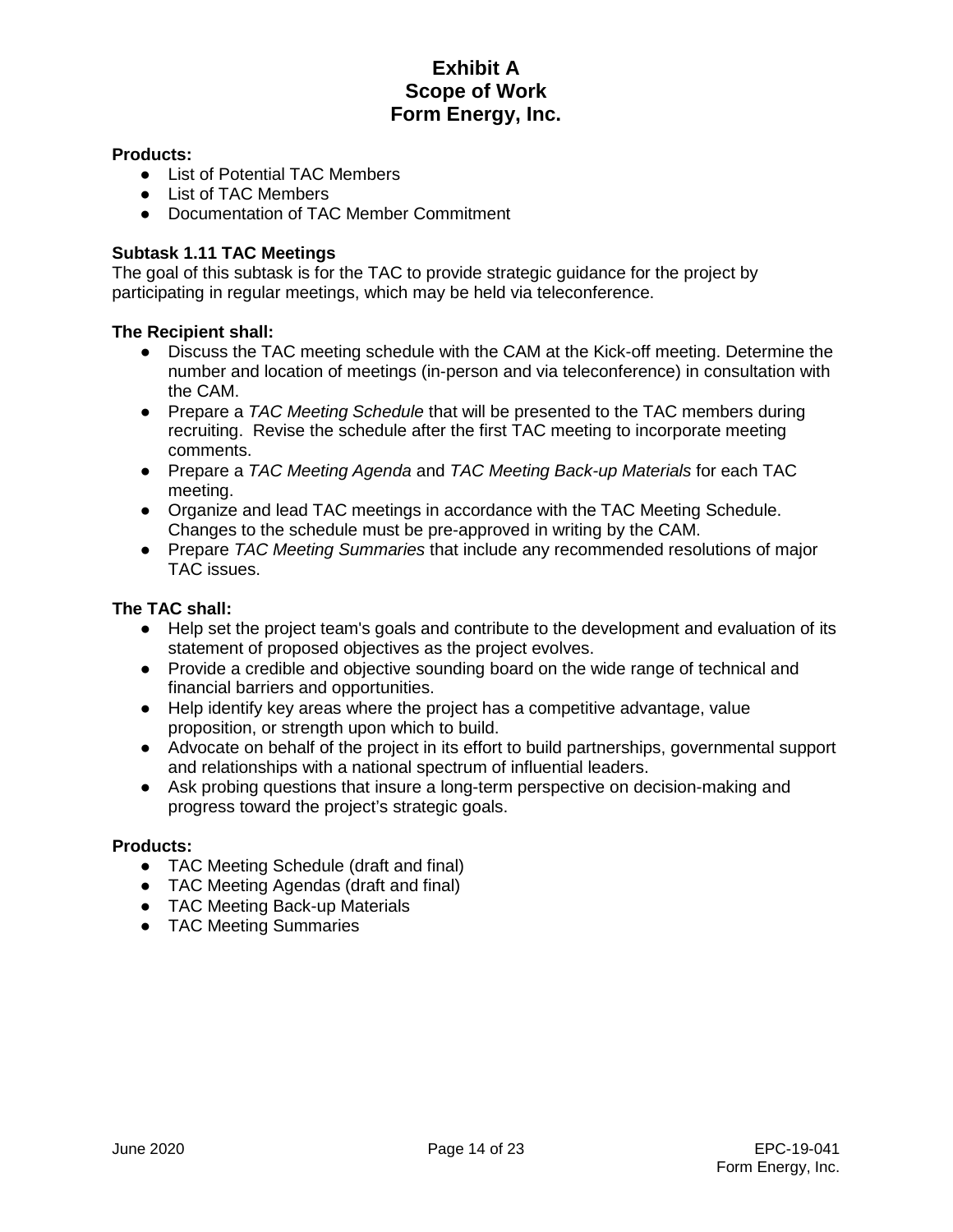### **TECHNICAL TASKS**

*Products that require a draft version are indicated by marking "(draft and final)" after the product name in the "Products" section of the task/subtask. If "(draft and final)" does not appear after the product name, only a final version of the product is required. Subtask 1.1 (Products) describes the procedure for submitting products to the CAM.* 

#### **TASK 2: SAFETY CODES AND STANDARDS EVALUATION AND TESTING**

The goal of this task is to perform a comprehensive review of relevant safety codes for similar battery technologies, cross-referenced with an internal Failure Mode and Effects Analysis (FMEA) which ranks expected failure modes by priority. Appropriate safety testing procedures will be both written and executed for Sub-Scale Cells (SSCs) and Full-Scale Cells (FSCs). The results will be evaluated to improve safe design of FSCs.

#### **Subtask 2.1: Codes and Standards Evaluation**

The goal of this subtask is to determine applicable and relevant codes and standards for product testing, electrical design, performance testing, transport and safety testing of a weatherized kW-scale energy storage system (Module).

#### **The Recipient shall:**

- Perform a literature review of the codes and standards landscape for battery-related product testing, electrical design, performance, transport, and safety.
- Examples of relevant standards that may be reviewed include (but are not limited to):
	- o NFPA 855 (Standard for the Installation of Stationary Energy Storage Systems)
	- o IEC 61427 (Secondary cells and batteries for renewable energy storage)
	- o UL 9540A (Standard for Energy Storage Systems and Equipment)
	- o UN 38.3 (Transportation Testing for Lithium Batteries)
	- o UL 1741 (Standard for Inverters, Converters, Controllers and Interconnection System Equipment for Use With Distributed Energy Resources)
	- o Ingress Protection for dust and water to level IP55 or as required
- Battery systems that will be used as example cases include: Li-ion, Pb-acid and/or Zn-air chemistries.
- Perform a FMEA on the existing SSC and FSC designs to find and rank possible failure modes.
- Prepare a *Codes and Standards Report* which includes:
	- o A description of relevant product, building, electrical, performance, transport and safety test standards
	- o An analysis of test intent from applicable Li-ion, Pb-acid, and/or Zn-air battery safety tests and how they can be adapted to test aqueous air-breathing technology
	- o A description of areas where as-written test standards are missing, yet testing on the topic is necessary or helpful for customer confidence in the final product
	- o A list of potential safety hazards that are not addressed in existing safety standards, informed by the results of the FMEA

#### **Products:**

● Codes and Standards Report (Draft and Final)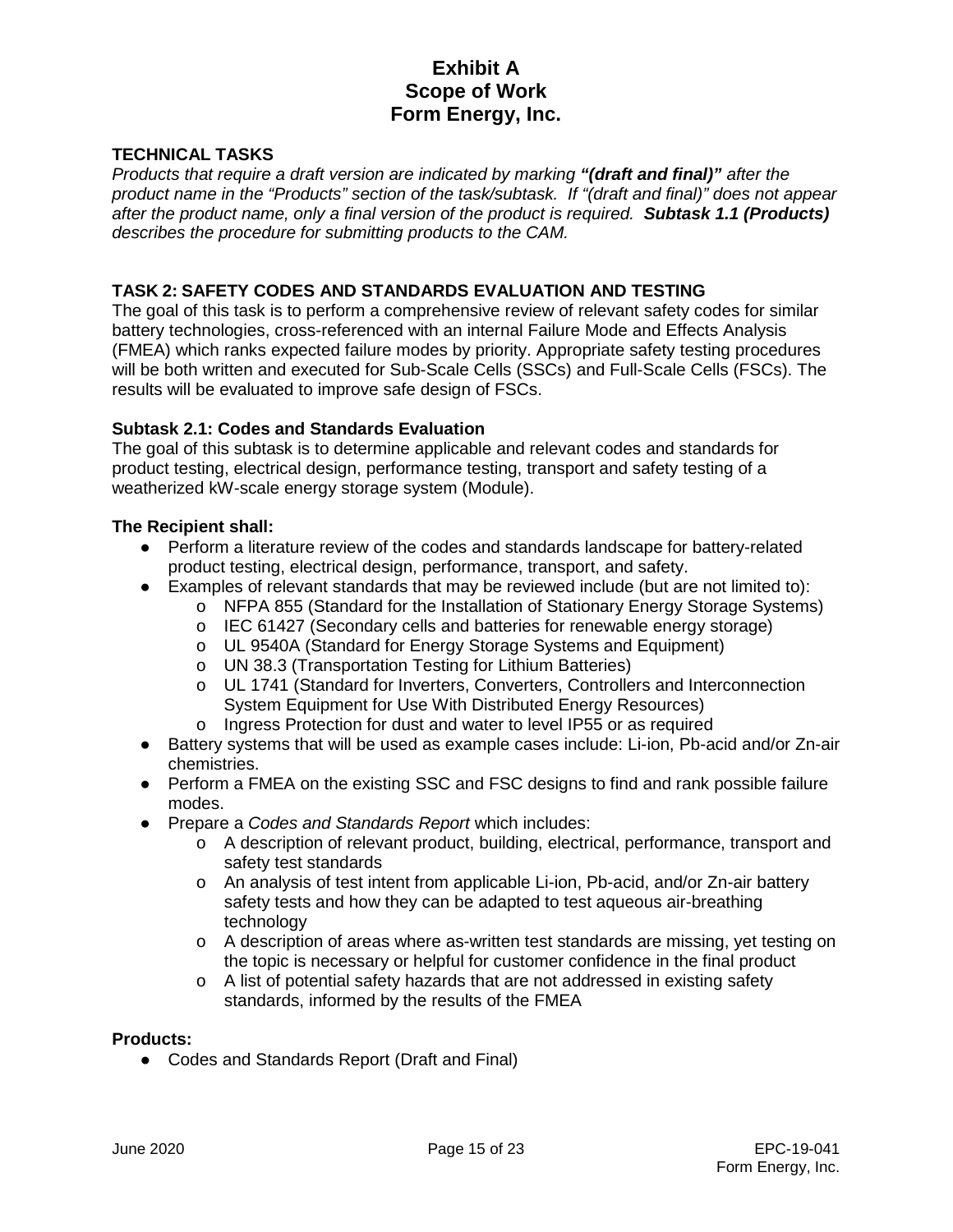## **Subtask 2.2: Develop and Execute Sub-Scale Cell and Full-Scale Cell Safety Testing**

The goal of this subtask is to develop and execute SSC and FSC safety test plans that draw from the Codes and Standards Report to design tests in the same spirit as Li-ion, Pb-acid, and/or Zn-air battery safety testing.

### **The Recipient shall:**

- Prepare an *SSC Safety Test Plan* applicable to Form Energy technology. It will include:
	- o Description of test plan intent and which safety risks are being evaluated o<br>
	o Description of test fixtures to create suspected unsafe failure modes in a
		- Description of test fixtures to create suspected unsafe failure modes in a lab setting for sub-scale cells
		- o Description of test procedures to observe battery behavior during test conditions for sub-scale cells
- Execute the SSC Safety Test Plan by building the test fixtures and sub-scale cells and sending them to the test site, which will perform the described tests.
- Prepare an *FSC Safety Test Plan*, which will outline a similar plan of test as the SSC Safety Test Plan, but for the updated Full-Scale Cell design
- Execute the FSC Safety Test Plan by building the test fixtures and Full-Scale Cells, then shipping them to the test site, which will perform the described tests.
- Perform a second FMEA based on the results of Sub-Scale and Full-Scale Cell Safety testing
- Participate in a CPR meeting # 1 per subtask 1.3
- Prepare *CPR Report # 1* per subtask 1.3
- Prepare a *Safety Test Report* that includes:
	- o A summary of results from SSC and FSC Safety Testing
	- o

### **Products:**

- Safety Test Report (Draft and Final)
- $\bullet$  CPR Report #1

### **TASK 3: DESIGN AND BUILD A WEATHERIZED KW-SCALE MODULE FOR FIELD DEPLOYMENT**

The goal of this task is to design and build a Weatherized kW-Scale Module based on the recommendations for safer design from Subtask 2.2 and the learnings of Form Energy's internal existing kW-scale laboratory system, which is a system assembly of multiple FSCs and ancillary support systems (these systems support the operation of FSCs).

### **Subtask 3.1: Generate Design of Weatherized kW-Scale Module**

The goal of this subtask is to explicitly design how the Recipient's internal existing kW-scale laboratory system will be re-designed to fit inside a limited space and then weatherized to prevent damage from environmental dust and water.

- Generate design for incorporation of FSCs and ancillary systems into a limited footprint Module.
	- o Hold Preliminary Design Planning Meeting
	- o Hold Intermediate Design Review and Safety Review Meeting
	- o Incorporate necessary changes into design
	- o Hold Final Design Review Meeting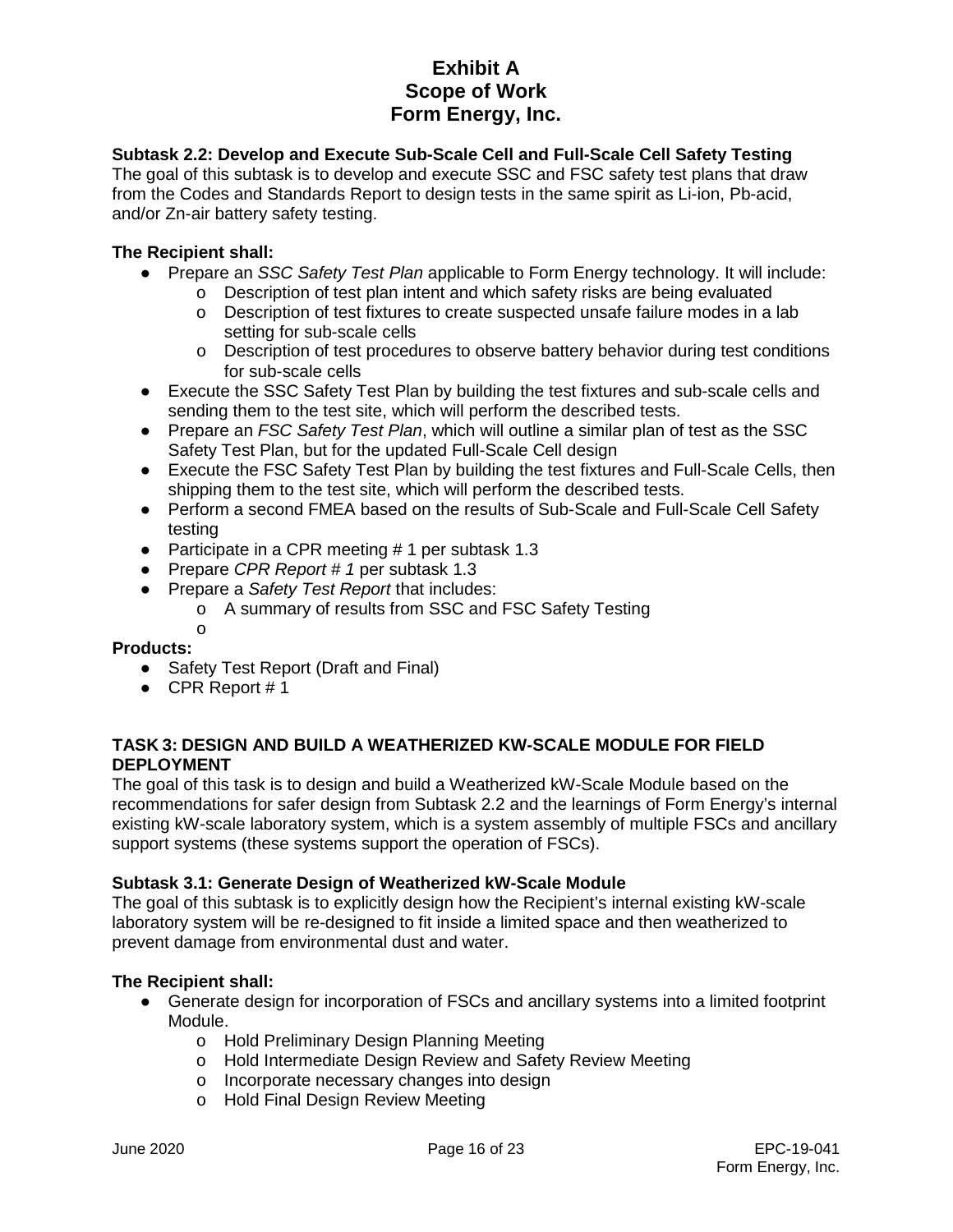- o Participate in a CPR meeting # 2 per subtask 1.3
- o Prepare *CPR Report #2* per subtask 1.3
- o Prepare a *Weatherized kW-Scale Module Design Report* which will review highlevel non-confidential design and design decisions.
	- This report should not disclose any confidential information.

#### **Products:**

- Weatherized kW-Scale Module Design Report (Draft and Final)
- CPR Report #2

#### **Subtask 3.2: Site Preparation, Equipment Procurement, and Assembly**

The goal of this subtask is to ensure the timely arrival of all necessary materials, parts and hardware listed in the bill of materials for the assembly of the Module.

#### **The Recipient shall:**

- Order materials, machined parts, and other hardware used for assembly, with special attention to long lead time items and possible supply chain interruptions.
- Ensure timely arrival of parts needed to begin assembly of the Module
- Collaborate with test site to ensure the conditions of the site are appropriate for Module assembly and operation.
- Consider the following during site preparation:
	- o Ground preparation: a concrete pad exists at the designated site and is expected to be sufficient
	- o Water delivery
	- o Electrical power supply
	- o Existing battery cycling and monitoring equipment
- Manufacture the necessary number of FSCs according to the design created in Subtask 3.1.
- Coordinate delivery of FSCs to the deployment site in preparation for final system assembly
- Assemble the Module according to the design created in Subtask 3.1 and will coordinate installation with deployment site.
- Prepare *Assembly Documentation Report* including:
	- o Before and after documentation of assembly progress
	- o Documentation on installation of system
	- o Lessons learned from 1st assembly of a Weatherized kW-Scale Module
	- o This report should not disclose any confidential information

#### **Products:**

• Assembly Documentation Report (Draft and Final)

#### **Subtask 3.3: Commissioning Module for Testing at Deployment Site**

The goal of this subtask is to design and install electrical battery test equipment, for the kW-Scale Module, then run initial performance cycles testing after assembly at deployment site is complete. This will complete commissioning of the energy storage system.

#### **The Recipient shall:**

● Consult with project partners and subcontractors to select the appropriate battery performance test equipment based on previous testing at Form Energy on its internal kW-scale laboratory system.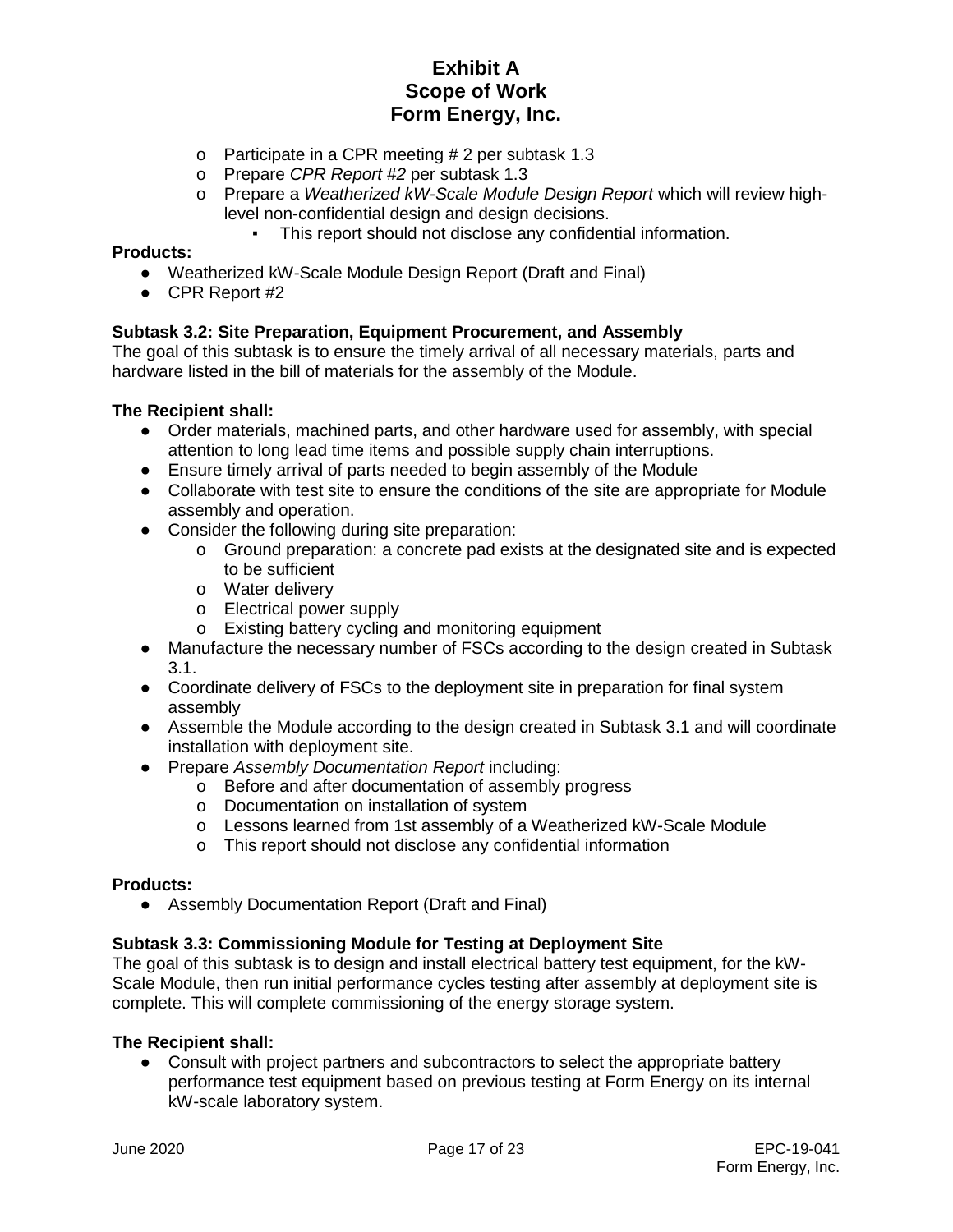- Prepare *Initial Test Plan* that will include:
	- o Test configuration diagram
	- o List of appropriate test equipment identified by project partners and subcontractors
	- o Expected metrics of performance
- Request recommendations from project partners and subcontractors for independent measurement and verification processes. Appropriate metering points and a data collection frequency will be defined to ensure an appropriate resolution of data will be obtained during operation.
- Purchase and install necessary electrical battery test equipment, sensors and alarms on site.
- Troubleshoot to resolve possible issues with initial functioning of the system, monitoring, sensors or alarms.
- Run initial operation procedures according to the Initial test Plan for the kW-Scale Module and record data.
- Participate in CPR Meeting  $# 2$
- Prepare *CPR Report # 2* per subtask 1.3
- Participate in TAC Meeting to discuss findings of this task
- Prepare *Commissioning Report*, which will include:
	- o Documentation of system operation
	- o Lessons learned and best practices

#### **Products:**

- Initial Test Plan
- Commissioning Report (Draft and Final)
- $\bullet$  CPR Report #2

#### **TASK 4: DC BATTERY PERFORMANCE AND TESTING, AC INTERFACE MODELING, AND VERIFICATION**

The goal of this task is to monitor DC power battery performance of the kW-Scale Module when operating according to use case scenarios and to develop a model for components between the DC battery power input/output and a theoretical AC interconnection.

#### **Subtask 4.1: Develop AC Interface Model for Duty Cycle Generation and DC Output Modeling**

The goal of this subtask is to create an AC Interface Model to bridge FormWare output of predicted customer AC load profiles and derive the equivalent DC battery duty cycles for the kW-Scale Module.

- Develop a framework for modeling small-scale prototype battery system performance as if it were a larger-scale battery system connected to the grid through a series of inverters and transformers. Electric utility will provide technical advice.
- Produce a model that can generate a DC duty cycle appropriate for the kW-Scale Module from AC load profiles generated by FormWare using customer data.
- Add a DC power output modeling feature to generate an expected AC output to the grid from the kW-Scale Module DC power output/input data after a specific duty cycle is run.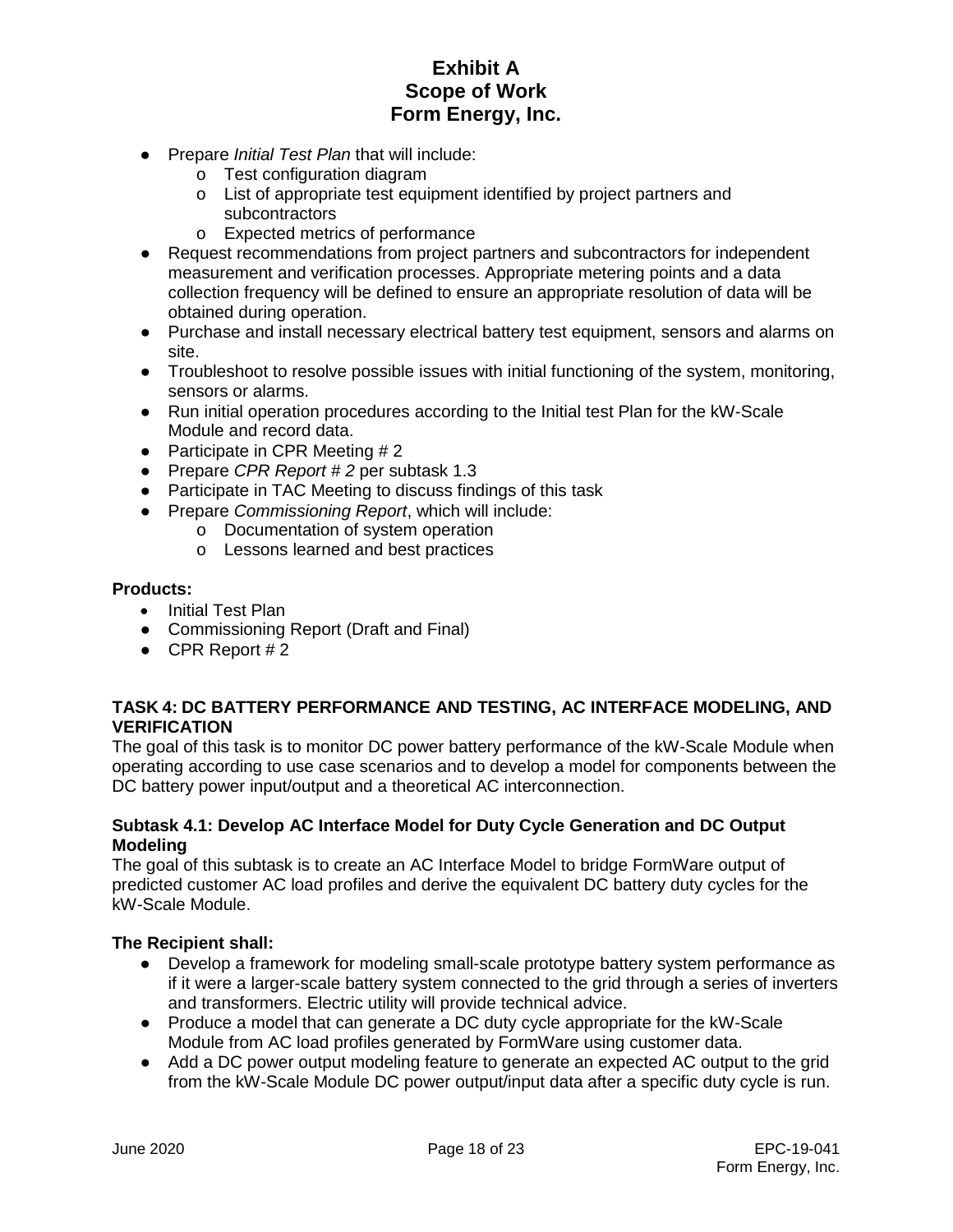The model will enable Form Energy to predict Module performance at larger system scales.

- Prepare *Modeling Summary Report* that includes but not limited to:
	- o A summary of the results and lessons learned
	- o A summary of utility feedback

#### **Product:**

• Modeling Summary Report (draft and final)

#### **Subtask 4.2: Create Relevant Customer Load Profiles and Use Case Scenarios**

The goal of this subtask is to determine relevant use cases to test on the kW-Scale Module.

#### **The Recipient shall:**

- Work with load serving entities (e.g. Southern California Edison and Peninsula Clean Energy) to understand how a kW-scale and larger system can be useful (profitable) in customer and grid applications.
- Request project partners' and subcontractors' input based on their own experience and data. The most relevant use cases will be decided based on techno-economic modeling and input from load serving entities.
- Produce customer load and distributed generation profiles and convert them into testable DC duty cycle profiles to run on the kW-Scale Module, using the AC Interface Model produced in Subtask 4.1.
- Produce an *Expected Use Case Scenario Report*, including load patterns and resulting waveforms this Module can expect to experience.

#### **Product:**

● Expected Use Case Scenario Report (Draft and Final)

#### **Subtask 4.3: Produce and Verify DC Use Case Battery Performance Data**

The goal of this subtask is to produce DC Battery Performance data from the kW-Scale Module when operated under realistic use case scenarios and DC load profiles as calculated in Subtask 4.2.

#### **The Recipient shall:**

- Operate the kW-Scale Module with deployment site, according to designated DC duty cycling profiles developed in Subtask 4.2
	- $\circ$  Deployment site will assist in recording and verifying battery system performance data, such as DC power output/input, voltages, interior temperature, and auxiliary systems power consumption.
	- o Subcontractor will consult on approaches to proper verification of collected data
- Produce *Performance Verification Summary*, which will include:
	- o A summary of how the kW-Scale Module performed with respect to DC performance metrics when operated under specific use case scenarios

#### **Products:**

● Performance Verification Summary (Draft and Final)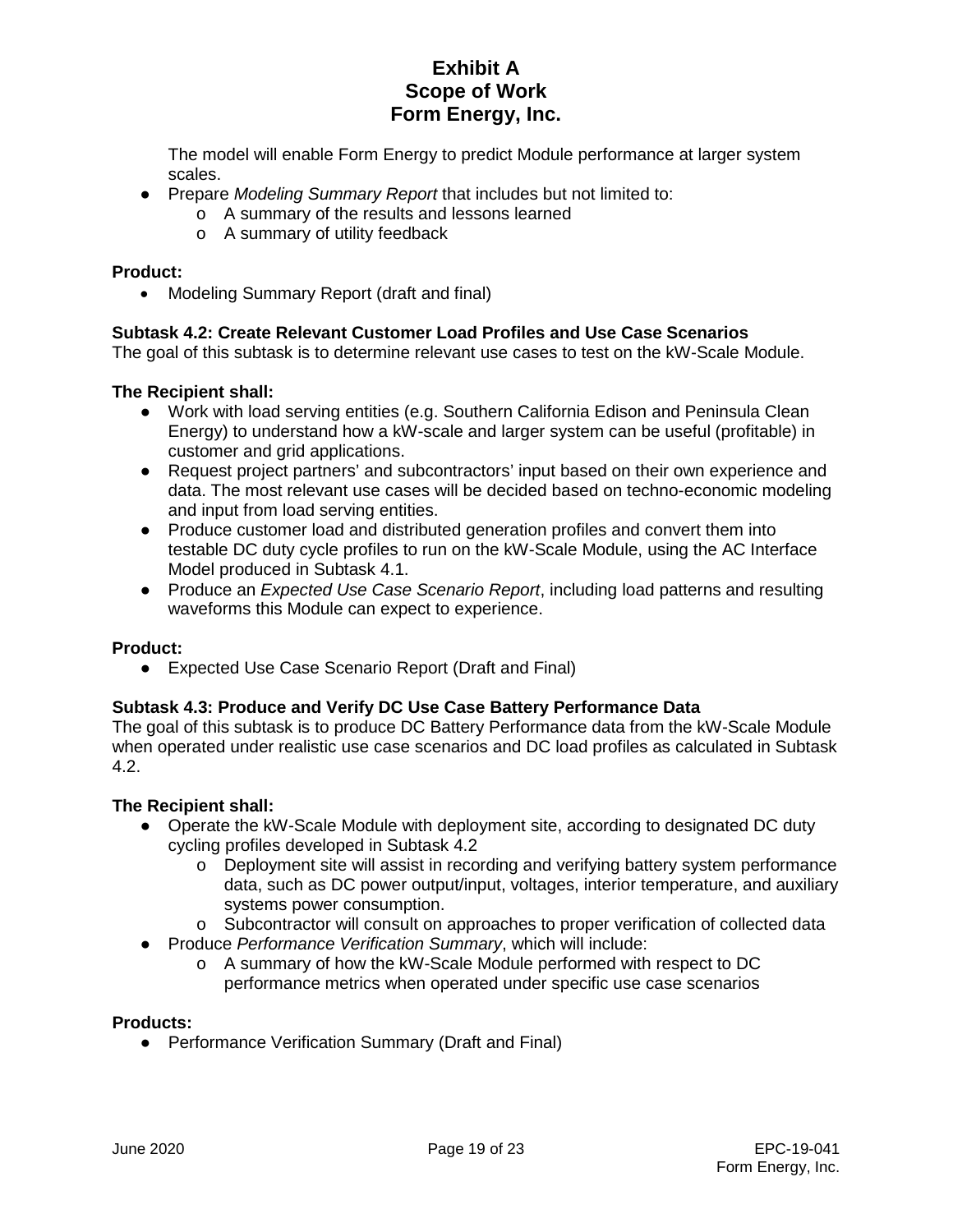#### **Subtask 4.4: Model Weatherized kW-Scale Module Grid-Level Performance Using AC Interface**

The goal of this subtask is to model the expected performance of the Weatherized kW-Scale Module when operated under a realistic use case scenario as if it existed at larger scale on the AC power arid.

### **The Recipient shall:**

- Use the operational DC power output/input data from Subtask 4.3 in the AC Interface Model developed in Subtask 4.1, in collaboration with deployment site
- Evaluate modeled AC grid performance against expected targets for this size system
- Evaluate impacts of outdoor weather variations on expected system performance and if possible, compare to internal kW-scale laboratory system running a comparable or identical duty cycle
- Produce *Grid-Level Performance Model Summary*, which will include:
	- o Expected performance for a 1 MW AC-connected pilot system
	- o A high-level description of how the expected performance was calculated from DC performance data and AC Interface Modeling
	- o High-level takeaways for future integration with electric grid
- Participate in TAC Meeting per subtask 1.10

### **Products:**

● Grid-Level Performance Model Summary (Draft and Final)

### **TASK 5: EVALUATION OF PROJECT BENEFITS**

The goal of this task is to report the benefits resulting from this project.

- Complete three Project Benefits Questionnaires that correspond to three main intervals in the Agreement: (1) *Kick-off Meeting Benefits Questionnaire*; (2) *Mid-term Benefits Questionnaire*; and (3) *Final Meeting Benefits Questionnaire*.
- Provide all key assumptions used to estimate projected benefits, including targeted market sector (e.g., population and geographic location), projected market penetration, baseline and projected energy use and cost, operating conditions, and emission reduction calculations. Examples of information that may be requested in the questionnaires include:
	- o For Product Development Projects and Project Demonstrations:
		- Published documents, including date, title, and periodical name.
		- Estimated or actual energy and cost savings, and estimated statewide energy savings once market potential has been realized. Identify all assumptions used in the estimates.
		- Greenhouse gas and criteria emissions reductions.
		- Other non-energy benefits such as reliability, public safety, lower operational cost, environmental improvement, indoor environmental quality, and societal benefits.
		- Data on potential job creation, market potential, economic development, and increased state revenue as a result of the project.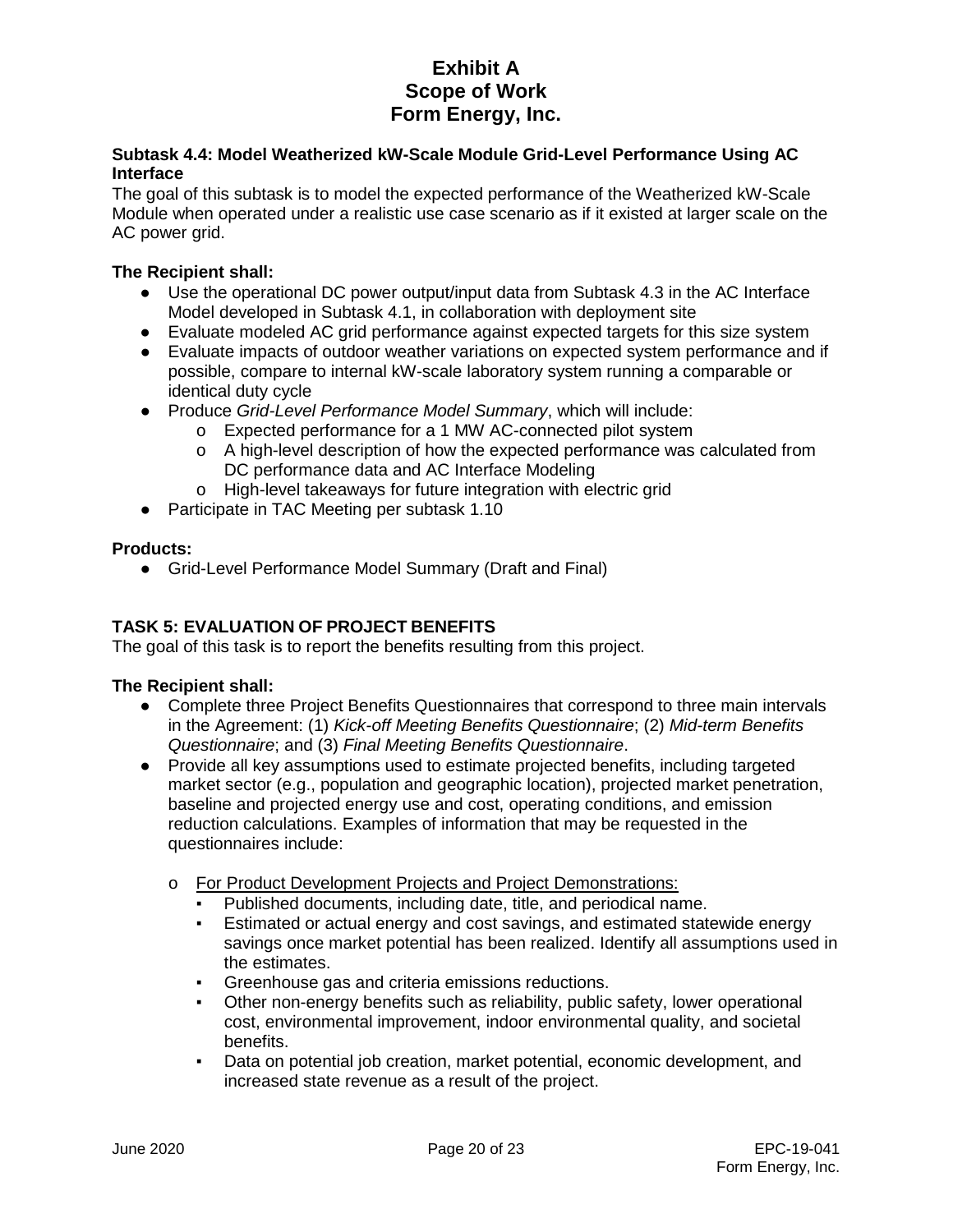- A discussion of project product downloads from websites, and publications in technical journals.
- A comparison of project expectations and performance. Discuss whether the goals and objectives of the Agreement have been met and what improvements are needed, if any.
- Additional Information for Product Development Projects:
	- Outcome of product development efforts, such copyrights and license agreements.
	- Units sold or projected to be sold in California and outside of California.
	- Total annual sales or projected annual sales (in dollars) of products developed under the Agreement.
	- Investment dollars/follow-on private funding as a result of Energy Commission funding.
	- Patent numbers and applications, along with dates and brief descriptions.
- Additional Information for Product Demonstrations:
	- Outcome of demonstrations and status of technology.
	- Number of similar installations.
	- Jobs created/retained as a result of the Agreement.
- o For Information/Tools and Other Research Studies:
	- Outcome of project.
	- Published documents, including date, title, and periodical name.
	- A discussion of policy development. State if the project has been cited in government policy publications or technical journals, or has been used to inform regulatory bodies.
	- The number of website downloads.
	- An estimate of how the project information has affected energy use and cost, or have resulted in other non-energy benefits.
	- An estimate of energy and non-energy benefits.
	- Data on potential job creation, market potential, economic development, and increased state revenue as a result of project.
	- A discussion of project product downloads from websites, and publications in technical journals.
	- A comparison of project expectations and performance. Discuss whether the goals and objectives of the Agreement have been met and what improvements are needed, if any.
- Respond to CAM questions regarding responses to the questionnaires.

The Energy Commission may send the Recipient similar questionnaires after the Agreement term ends. Responses to these questionnaires will be voluntary.

#### **Products:**

- Kick-off Meeting Benefits Questionnaire
- Mid-term Benefits Questionnaire
- Final Meeting Benefits Questionnaire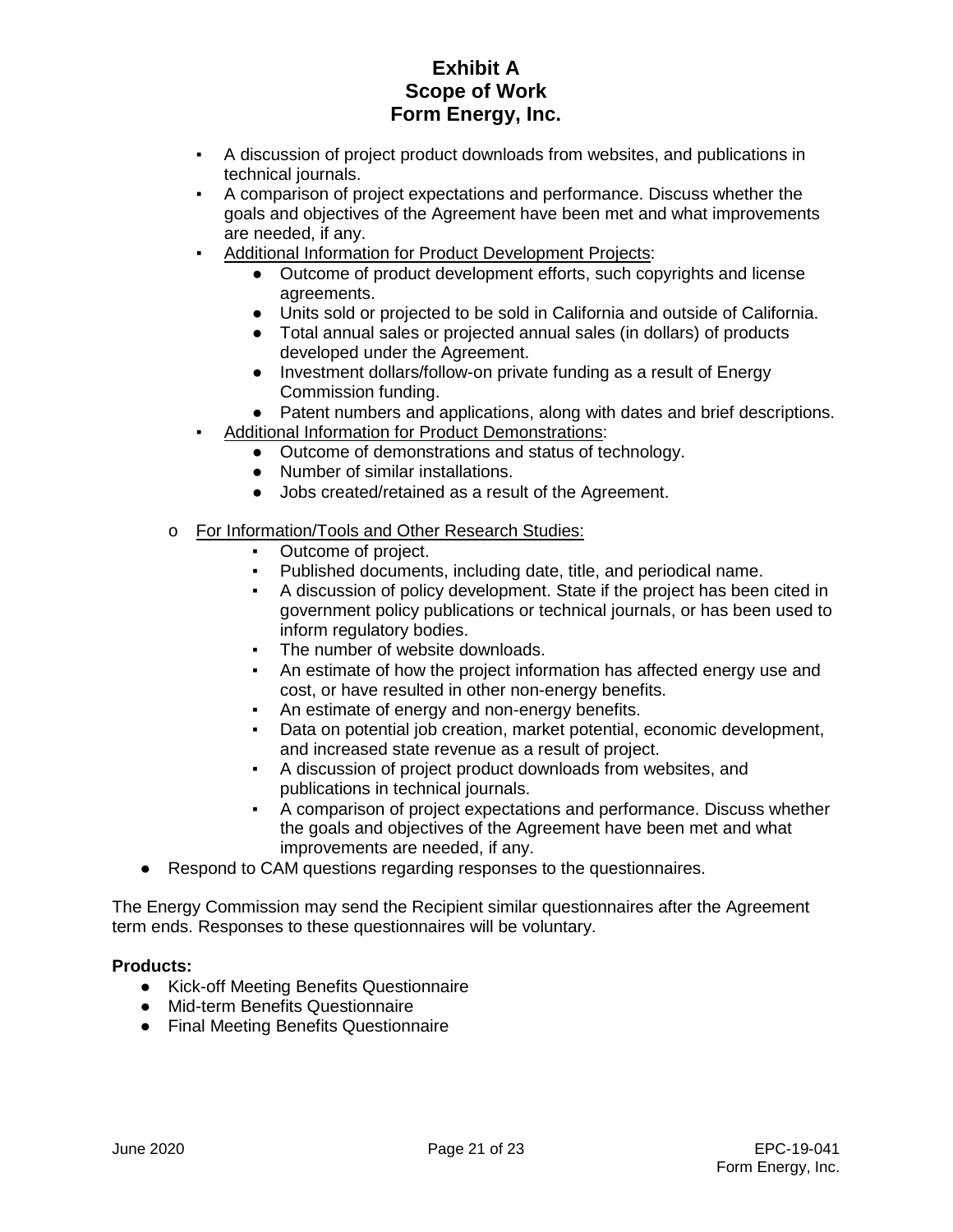### **TASK 6: TECHNOLOGY/KNOWLEDGE TRANSFER ACTIVITIES**

The goal of this task is to develop a plan to make the knowledge gained, experimental results, and lessons learned available to the public and key decision makers.

#### **The Recipient shall:**

- Prepare an *Initial Fact Sheet* at start of the project that describes the project. Use the format provided by the CAM.
- Prepare a *Final Project Fact Sheet* at the project's conclusion that discusses results. Use the format provided by the CAM.
- Prepare a *Technology/Knowledge Transfer Plan* that includes:
	- o An explanation of how the knowledge gained from the project will be made available to the public, including the targeted market sector and potential outreach to end users, utilities, regulatory agencies, and others.
	- o A description of the intended use(s) for and users of the project results.
	- o Published documents, including date, title, and periodical name.
	- o Copies of documents, fact sheets, journal articles, press releases, and other documents prepared for public dissemination. These documents must include the Legal Notice required in the terms and conditions. Indicate where and when the documents were disseminated.
	- o A discussion of policy development. State if project has been or will be cited in government policy publications, or used to inform regulatory bodies.
	- o The number of website downloads or public requests for project results.
	- o Additional areas as determined by the CAM.
- Conduct technology transfer activities in accordance with the Technology/Knowledge Transfer Plan. These activities will be reported in the Progress Reports.
- When directed by the CAM, develop *Presentation Materials* for an Energy Commissionsponsored conference/workshop(s) on the project.
- When directed by the CAM, participate in annual EPIC symposium(s) sponsored by the California Energy Commission.
- Provide at least (6) six *High Quality Digital Photographs* (minimum resolution of 1300x500 pixels in landscape ratio) of pre and post technology installation at the project sites or related project photographs.
- Prepare a *Technology/Knowledge Transfer Report* on technology transfer activities conducted during the project.

#### **Products:**

- Initial Fact Sheet (draft and final)
- Final Project Fact Sheet (draft and final)
- Presentation Materials (draft and final)
- High Quality Digital Photographs
- Technology/Knowledge Transfer Plan (draft and final)
- Technology/Knowledge Transfer Report (draft and final)

#### **TASK 7: PRODUCTION READINESS PLAN**

The goal of this task is to determine the steps that will lead to the manufacturing of technologies developed in this project or to the commercialization of the project's results.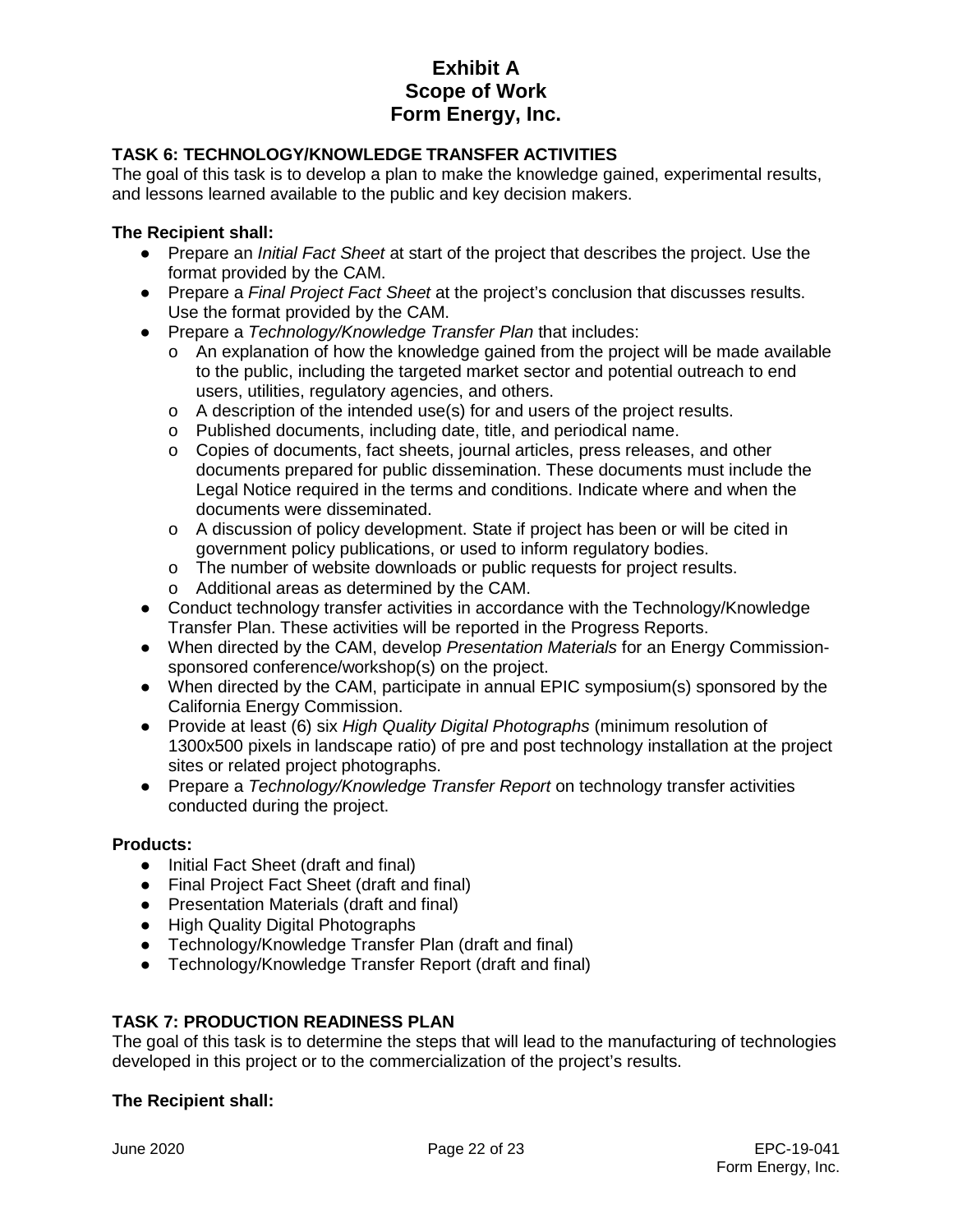- Prepare a *Production Readiness Plan*. The degree of detail in the plan should be proportional to the complexity of producing or commercializing the proposed product, and to its state of development. As appropriate, the plan will discuss the following:
	- o Critical production processes, equipment, facilities, personnel resources, and support systems needed to produce a commercially viable product.
	- o Internal manufacturing facilities, supplier technologies, capacity constraints imposed by the design under consideration, design-critical elements, and the use of hazardous or non-recyclable materials. The product manufacturing effort may include "proof of production processes."
	- o The estimated cost of production.
	- o The expected investment threshold needed to launch the commercial product.
	- o An implementation plan to ramp up to full production.
	- o The outcome of product development efforts, such as copyrights and license agreements.
	- o Patent numbers and applications, along with dates and brief descriptions.
	- o Other areas as determined by the CAM.

#### **Products:**

● Production Readiness Plan (draft and final)

### **PROJECT SCHEDULE**

Please see the attached Excel spreadsheet.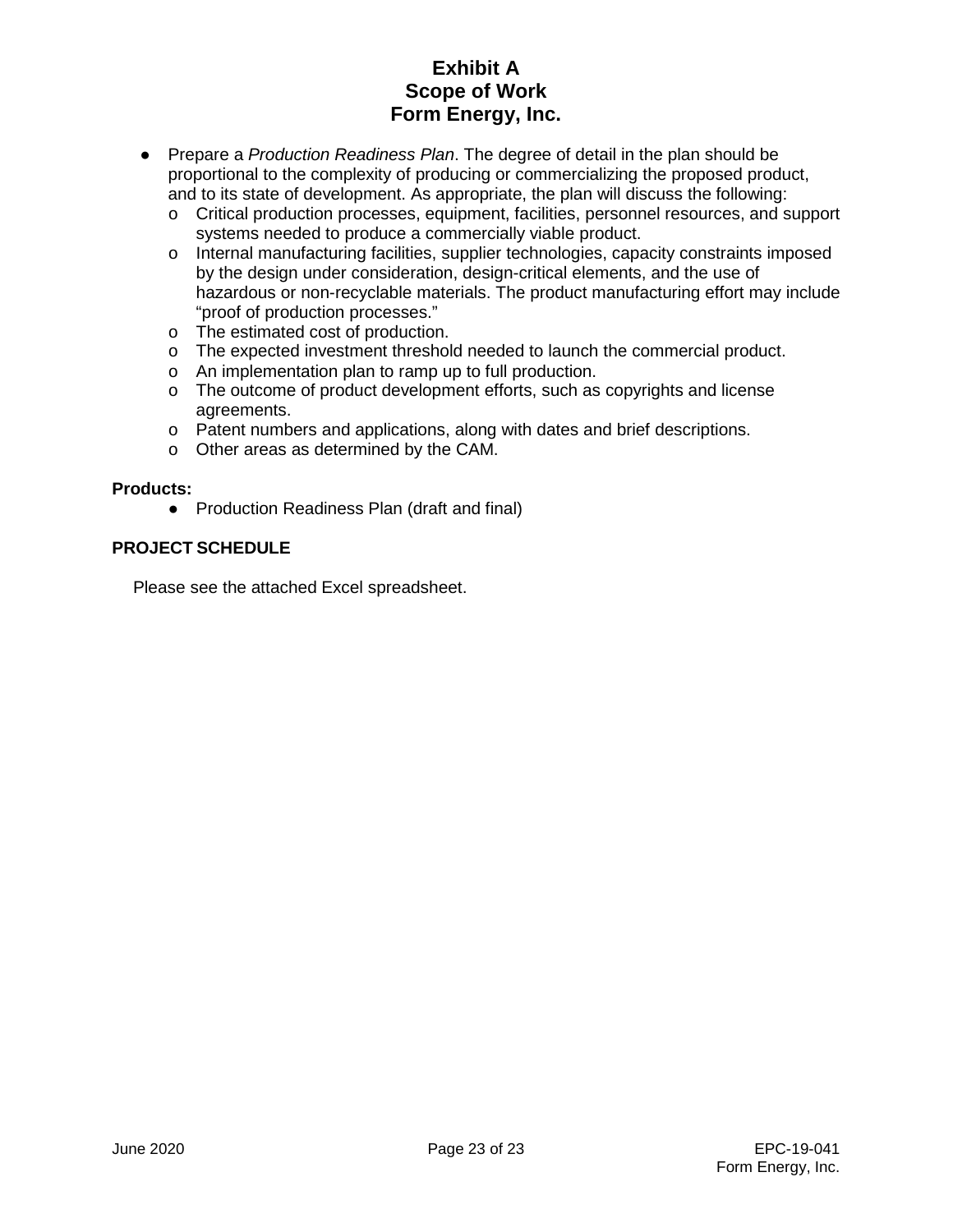#### **Notice of Exemption Form D**

| To:<br>Office of Planning and Research |                                     | <b>From:</b> California Energy Commission                                                 |  |
|----------------------------------------|-------------------------------------|-------------------------------------------------------------------------------------------|--|
|                                        | PO Box 3044                         | 1516 Ninth Street, MS-48                                                                  |  |
|                                        |                                     | 1400 Tenth Street, Room 113<br>Sacramento, CA 95814                                       |  |
|                                        |                                     | Sacramento, CA 95812-3044                                                                 |  |
|                                        | <b>Project Applicant:</b>           | Form Energy, Inc.                                                                         |  |
|                                        | <b>Project Title:</b>               | Demonstrating an Aqueous Air-Breathing Energy Storage System for Multi-Day Resiliency     |  |
|                                        | <b>Project Location – Specific:</b> |                                                                                           |  |
|                                        |                                     | Lab work: Form Energy HQ located in San Francisco                                         |  |
|                                        |                                     | Pilot-test site: UCI Engineering Laboratory Facility located northwest of the Engineering |  |
|                                        |                                     | Service Road/East Peltason Drive intersection                                             |  |

**Project Location – City:** Lab: San Francisco. Pilot: Irvine 92697 **Project Location – County:** Lab: San Francisco Pilot: Orange

### **Description of Nature, Purpose and Beneficiaries of Project:**

Under grant Agreement EPC-19-041, the California Energy Commission will provide a grant of \$1,998,215 to Form Energy, Inc. for the advanced development of an aqueous, air-breathing, battery energy storage system. The project will result in the grant recipient's first fielded demonstration and independent measurement and verification of a 10 kW / 1,000 kWh (100-hour) prototype energy storage system operating under relevant customer use conditions.

The project consists of design, manufacturing, installation, and data collection. Activities will include laboratory evaluation to provide data about the optimal use of multi-day battery energy storage; manufacturing at Form Energy's existing laboratory; and a pilot-test at the University of California, Irvine Campus, Grid Evolution Laboratory.

Beneficiaries will include customers who eventually may buy electricity storage devices using this technology; California's electric utilities and their customers (i.e., ratepayers); along with the public at large and the environment. This project should result in ratepayer benefits of lower cost, increased safety, increased reliability and resiliency, and lower greenhouse gas emissions and air pollutants.

| <b>Name of Public Agency Approving Project:</b>                        | California Energy Commission                                                                   |
|------------------------------------------------------------------------|------------------------------------------------------------------------------------------------|
| <b>Name of Person or Agency Carrying Out Project:</b>                  | Form Energy, Inc.                                                                              |
| <b>Exempt Status:</b> (check one)                                      |                                                                                                |
|                                                                        | Ministerial Exemption (Pub. Resources Code § 21080(b)(1); Cal. Code Regs., tit 14, § 15268);   |
|                                                                        | Declared Emergency (Pub. Resources Code § 21080(b)(3); Cal. Code Regs., tit 14, § 15269(a));   |
|                                                                        | Emergency Project (Pub. Resources Code § 21080(b)(4); Cal. Code Regs., tit 14, § 15269(b)(c)); |
| X <br>Categorical Exemption. State type and section number             |                                                                                                |
| Cal. Code Regs., titl. 14, § 15301; Cal. Code Regs., titl. 14, § 15306 |                                                                                                |
|                                                                        |                                                                                                |

Statutory Exemptions. State code number.

Common Sense Exemption. (Cal. Code Regs., tit 14, §15061(b)(3))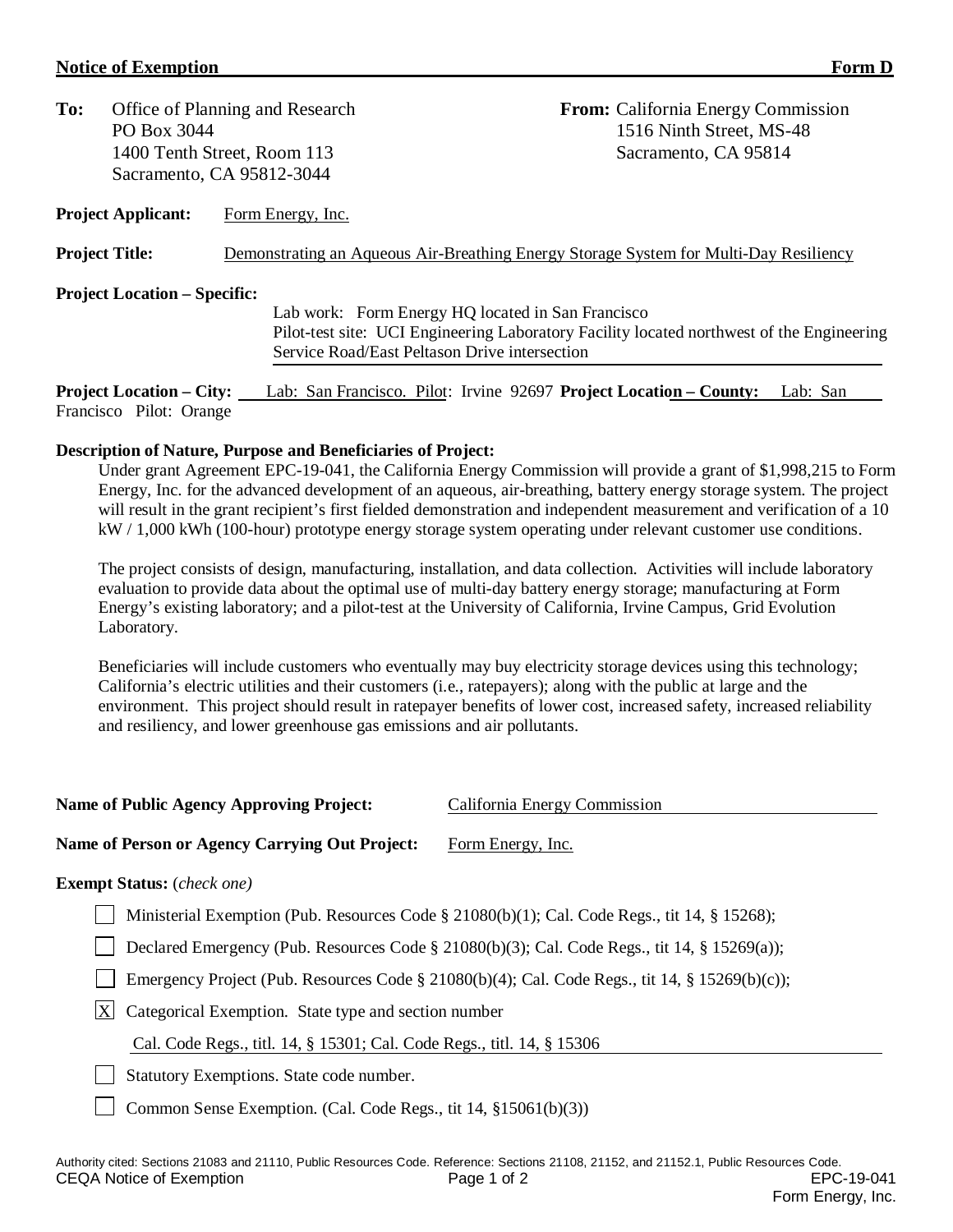#### **Reasons why project is exempt:**

The project involves design, further development, manufacturing, and testing of an aqueous, air-breathing, battery energy storage system. The development and manufacturing will take place at an existing laboratory operated by Form Energy. The pilot-testing will be performed at existing laboratories at the University of California, Irvine Campus. (Testing will also take place in New York.) The project consists of the operation of these existing public or private facilities, involving negligible or no expansion of existing or former use. Therefore, this project is exempt under California Code of Regulations, title 14, section 15301, Existing Facilities. In addition, the project involves data collection and research, which would not result in a serious or major disturbance to an environmental resource. Therefore, this project is exempt under California Code of Regulations, title 14, section 15306, Information Collection. The Regents of the University of California on behalf of the Irvine Campus (UC Irvine) is the Lead Agency under CEQA for the pilot test site. UC Irvine prepared a Notice of Exemption for its portion of the project on May 19, 2020, on the basis of the same two CEQA exemptions cited above.

| <b>Lead Agency</b><br><b>Contact Person:</b> | <b>Chie Yee Yang</b>                                                                                                                   |       | Area code/Telephone/Ext:         | 916-327-1536 |    |
|----------------------------------------------|----------------------------------------------------------------------------------------------------------------------------------------|-------|----------------------------------|--------------|----|
| If filed by applicant:                       | Attach certified document of exemption finding.<br>2. Has a Notice of Exemption been filed by the public agency approving the project? |       |                                  | Yes          | No |
| Signature:                                   |                                                                                                                                        | Date: | <b>Title:</b>                    |              |    |
| $ \mathbf{X} $                               | <b>Signed by Responsible Agency</b>                                                                                                    |       |                                  |              |    |
|                                              | <b>Signed by Lead Agency</b>                                                                                                           |       |                                  |              |    |
| <b>Signed by Applicant</b>                   |                                                                                                                                        |       | Date received for filing at OPR: |              |    |